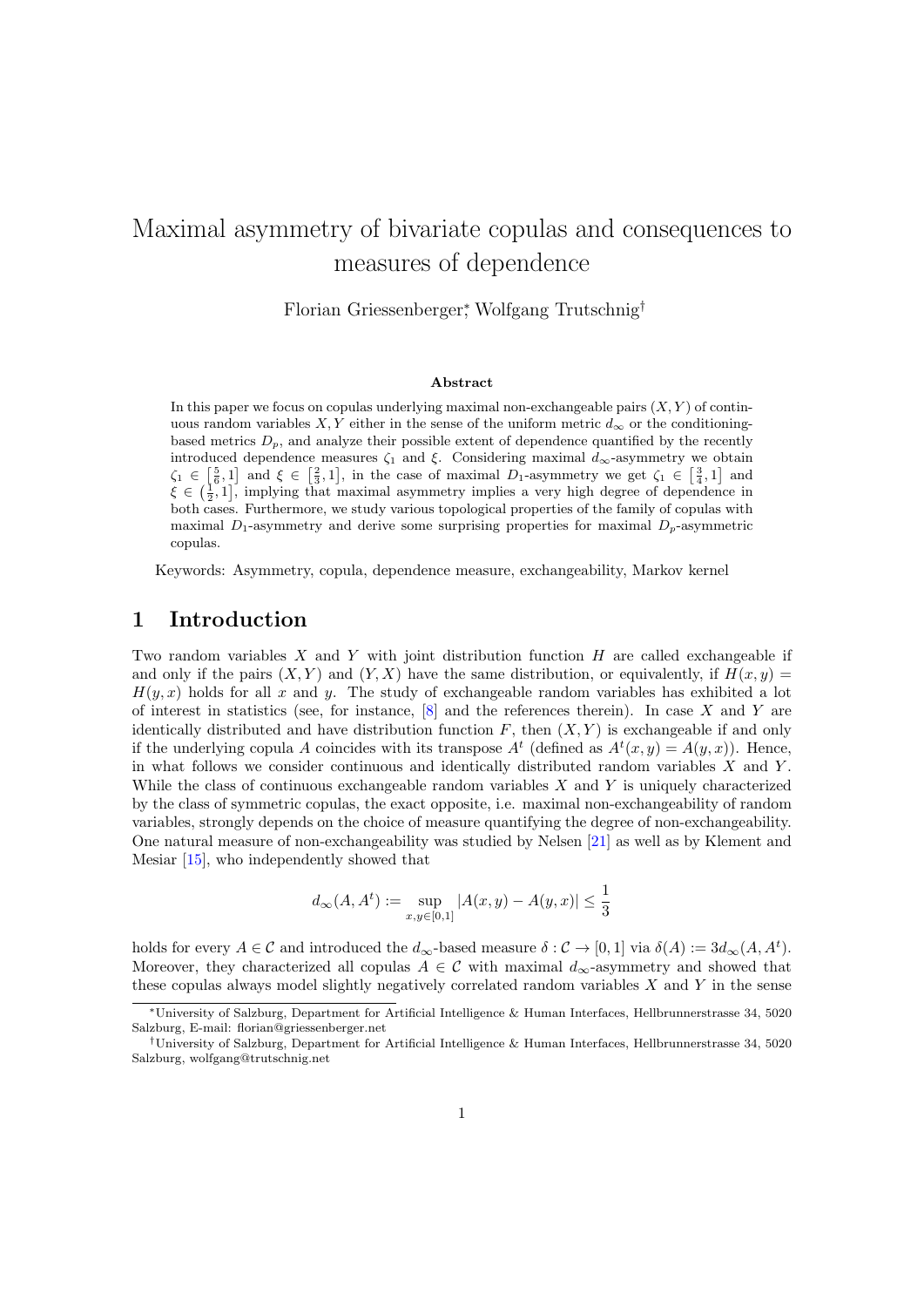of Spearman's  $\rho$ . More precisely,  $\delta(A) = 1$  implies  $\rho(A) \in \left[-\frac{5}{9}, -\frac{1}{3}\right]$ . Similar results also hold for different measures of concordance (see [\[17\]](#page-25-3)).

Considering other metrics on the space of copulas yields alternative measures of non-exchangeability  $([13, 25])$  $([13, 25])$  $([13, 25])$  $([13, 25])$  $([13, 25])$ : In [\[13\]](#page-25-4) the stronger conditioning-based metric  $D_1$  introduced in [\[27\]](#page-26-1) was studied and the authors proved (among other things) that every copula  $A \in \mathcal{C}$  with maximal  $D_1$ -asymmetry (i.e.,  $D_1(A, A^t) = \frac{1}{2}$ ) is not maximal asymmetric with respect to  $d_{\infty}$  and that no maximal  $d_{\infty}$ asymmetric copula is maximal asymmetric with respect to  $D_1$ .

Building upon the results in [\[13\]](#page-25-4) we here further investigate the family of copulas with maximal  $D_1$ -asymmetry, derive additional novel characterizations in terms of the Markov-product of copulas (see [\[3\]](#page-24-0)), and study various topological properties; inter alia we prove that the family of mutually completely dependent copulas with maximal  $D_1$ -asymmetry is dense in the set of all copulas with maximal  $D_1$ -asymmetry. Furthermore, we extend the concept of maximal  $D_1$ -asymmetry to the general  $D_p$ -metrics  $(p \in [1,\infty))$ , defined by

$$
D_p(A, B) := \left( \int_{[0,1]} \int_{[0,1]} |K_A(x, [0, y]) - K_B(x, [0, y])|^p d\lambda(x) d\lambda(y) \right)^{\frac{1}{p}}, \tag{1}
$$

where  $K_A(\cdot, \cdot), K_B(\cdot, \cdot)$  denote the Markov kernels (regular conditional distributions) of  $A, B \in \mathcal{C}$ , respectively. Although all  $D_p$ -metrics induce the same topology, we show the surprising result that maximal D<sub>1</sub>-asymmetry is not equivalent to maximal D<sub>p</sub>-asymmetry for  $p \in (1,\infty)$ . In fact, copulas with maximal  $D_p$ -asymmetry with  $p \in (1,\infty)$  are always mutually completely dependent and maximal asymmetric w.r.t.  $D_1$ .

Moreover, we tackle the question on the degree of dependence of copulas exhibiting maximal asymmetry with respect to  $d_{\infty}$  or  $D_p$  for every  $p \in [1, \infty]$ . Since measures of concordance are generally not suitable for quantifying dependence (see, for instance, [\[11\]](#page-25-5)) we consider the dependence measures  $\zeta_1$  introduced in [\[27\]](#page-26-1) and further studied in [\[11,](#page-25-5) [10\]](#page-25-6), as well as  $\xi$ , defined in [\[4\]](#page-24-1) and reinvestigated in [\[2\]](#page-24-2). Both measures have recently attracted a lot of interest (see, e.g., [\[1,](#page-24-3) [10,](#page-25-6) [11,](#page-25-5) [14,](#page-25-7) [24,](#page-26-2) [26\]](#page-26-3)) since, in contrast to standard methods like Spearman's  $\rho$  or Kendall's  $\tau$ . these measures are 1 if and only if Y is a function of X and 0 if and only if X and Y are independent; moreover, they can be estimated consistently without underlying smoothness assumptions. We prove that when considering maximal  $d_{\infty}$ -asymmetry  $\zeta_1 \in \left[\frac{5}{6}, 1\right]$  and  $\xi \in \left[\frac{2}{3}, 1\right]$  hold, and in the case of maximal  $D_1$ -asymmetry  $\zeta_1 \in \left[\frac{3}{4}, 1\right]$  and  $\xi \in \left(\frac{1}{2}, 1\right]$  follows. In other words, maximal non-exchangeable random variables (in the sense of  $d_{\infty}$  or  $D_p$ ) always implies a high degree of dependence w.r.t.  $\zeta_1$  and  $\xi$ .

The rest of this paper is organized as follows: Section 2 gathers preliminaries and notations that will be used throughout the paper. In Section 3 we study possible values of  $\zeta_1$  and  $\xi$  for maximal  $d_{\infty}$ -asymmetric copulas and discuss an example illustrating differences of  $\zeta_1$  and  $\xi$  in the context of ordinal sums. In Section 4 we revisit copulas with maximal  $D_1$ -asymmetry and derive several topological properties. Extensions on maximal  $D_p$ -asymmetry for  $p \in [1,\infty]$  and some interrelations are established in Section 5. Consequences on the dependence measures  $\zeta_1$  and  $\xi$ conclude the paper (Section 6). Various examples and graphics illustrate both the obtained results and the ideas underlying the proofs.

### 2 Notation & preliminaries

For every metric space  $(\Omega, d)$  the Borel  $\sigma$ -field in  $\Omega$  will be denoted by  $\mathcal{B}(\Omega)$ ,  $\lambda$  will denote the Lebesgue measure on  $\mathcal{B}(\mathbb{R})$ . T will denote the class of all measurable  $\lambda$ -preserving transformations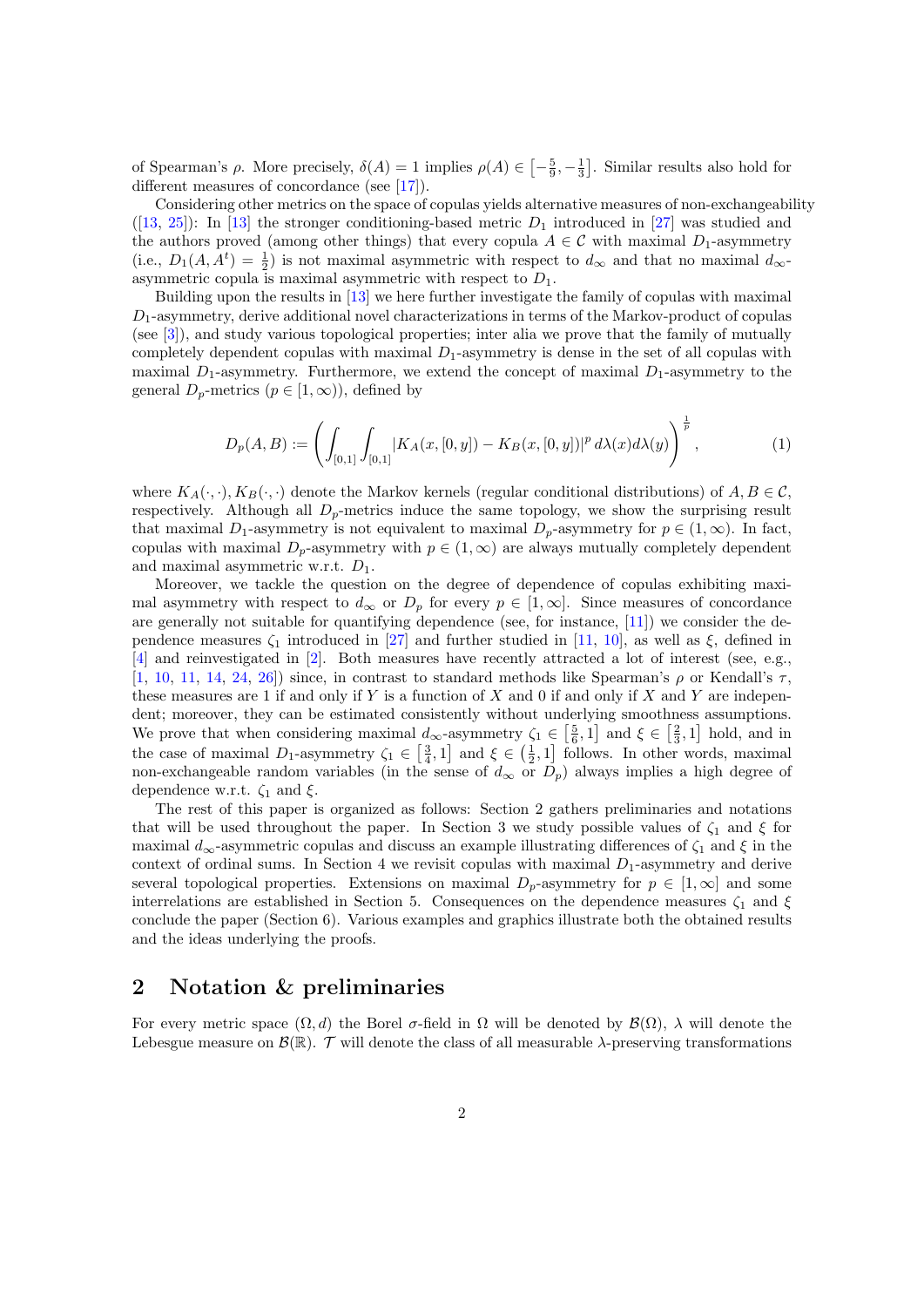on [0, 1], i.e.,

 $\mathcal{T} = \{T: [0, 1] \to [0, 1] \text{ measurable with } \lambda(T^{-1}(E)) = \lambda(E) \quad \forall E \in \mathcal{B}([0, 1])\},\$ 

and  $\mathcal{T}_b$  the subclass of all bijective  $T \in \mathcal{T}$ . Throughout the whole paper C will denote the family of all two-dimensional copulas,  $P$  the family of all doubly-stochastic measures (for background on copulas and doubly stochastic measures we refer to  $[6, 22]$  $[6, 22]$  $[6, 22]$  and the references therein). Furthermore, M denotes the upper Fréchet Hoeffding bound,  $\Pi$  the product copula and W the lower Fréchet Hoeffding bound. Additionally, the completely dependent copula induced by a measure-preserving transformation  $h \in \mathcal{T}$  will be denoted by  $C_h$  (see [\[27\]](#page-26-1), Definition 9). The family of all completely dependent copulas will be denoted by  $\mathcal{C}_{cd}$ , the family of all mutually completely dependent copulas by  $\mathcal{C}_{med} := \{C_h \in \mathcal{C}_{cd} : h \in \mathcal{T}_b\}$ . For every copula  $C \in \mathcal{C}$  the corresponding doubly stochastic measure will be denoted by  $\mu_C$ . As usual,  $d_{\infty}$  denotes the uniform metric on C, i.e.,

$$
d_{\infty}(A, B) := \max_{(x, y) \in [0, 1]^2} |A(x, y) - B(x, y)|
$$

for every  $A, B \in \mathcal{C}$ . It is well known that  $(\mathcal{C}, d_{\infty})$  is a compact metric space (see [\[6\]](#page-25-8)).

In what follows Markov kernels will play an important role. A mapping  $K: \mathbb{R} \times \mathcal{B}(\mathbb{R}) \to [0, 1]$ is called a Markov kernel from  $(\mathbb{R}, \mathcal{B}(\mathbb{R}))$  to  $(\mathbb{R}, \mathcal{B}(\mathbb{R}))$  if the mapping  $x \mapsto K(x, B)$  is measurable for every fixed  $B \in \mathcal{B}(\mathbb{R})$  and the mapping  $B \mapsto K(x, B)$  is a probability measure for every fixed  $x \in \mathbb{R}$ . A Markov kernel  $K: \mathbb{R} \times \mathcal{B}(\mathbb{R}) \to [0,1]$  is called regular conditional distribution of a (real-valued) random variable Y given (another random variable) X if for every  $B \in \mathcal{B}(\mathbb{R})$ 

<span id="page-2-0"></span>
$$
K(X(\omega), B) = \mathbb{E}(\mathbb{1}_B \circ Y | X)(\omega)
$$

holds P-a.s. It is well known that a regular conditional distribution of Y given X exists and is unique  $\mathbb{P}^{X}$ -almost sure (where  $\mathbb{P}^{X}$  denotes the distribution of X, i.e., the push-forward of  $\mathbb{P}$  via X). For every  $A \in \mathcal{C}$  (a version of) the corresponding regular conditional distribution (i.e., the regular conditional distribution of Y given X in the case that  $(X, Y) \sim A$ ) will be denoted by  $K_A(\cdot, \cdot)$ . Note that for every  $A \in \mathcal{C}$  and Borel sets  $E, F \in \mathcal{B}([0,1])$  we have

$$
\int_{E} K_{A}(x, F) d\lambda(x) = \mu_{A}(E \times F) \quad \text{and} \quad \int_{[0,1]} K_{A}(x, F) d\lambda(x) = \lambda(F). \tag{2}
$$

For more details and properties of conditional expectations and regular conditional distributions we refer to [\[12,](#page-25-10) [16\]](#page-25-11). Expressing copulas in terms of their corresponding regular conditional distribution yields metrics stronger than  $d_{\infty}$  (see [\[27\]](#page-26-1)) and defined by

$$
D_p(A, B) := \left( \int_{[0,1]} \int_{[0,1]} |K_A(x, [0, y]) - K_B(x, [0, y])|^p d\lambda(x) d\lambda(y) \right)^{\frac{1}{p}}, \tag{3}
$$

$$
D_{\infty}(A, B) := \sup_{y \in [0, 1]} \int_{[0, 1]} |K_A(x, [0, y]) - K_B(x, [0, y])| d\lambda(x).
$$
 (4)

To simplify notation we will also write  $\Phi_{A,B}(y) := \int_{[0,1]} |K_A(x,[0,y]) - K_B(x,[0,y])| d\lambda(x)$ . We will also work with  $D_{\partial}$ , defined by

$$
D_{\partial}(A, B) := D_1(A, B) + D_1(A^t, B^t),
$$

whereby  $A<sup>t</sup>$  denotes the transpose of  $A \in \mathcal{C}$ . The metric  $D_{\partial}$  can be seen as metrization of the so-called  $\partial$ -convergence, introduced and studied in [\[18,](#page-25-12) [19\]](#page-25-13). In [\[27\]](#page-26-1) it is shown that  $(C, D_1)$  is a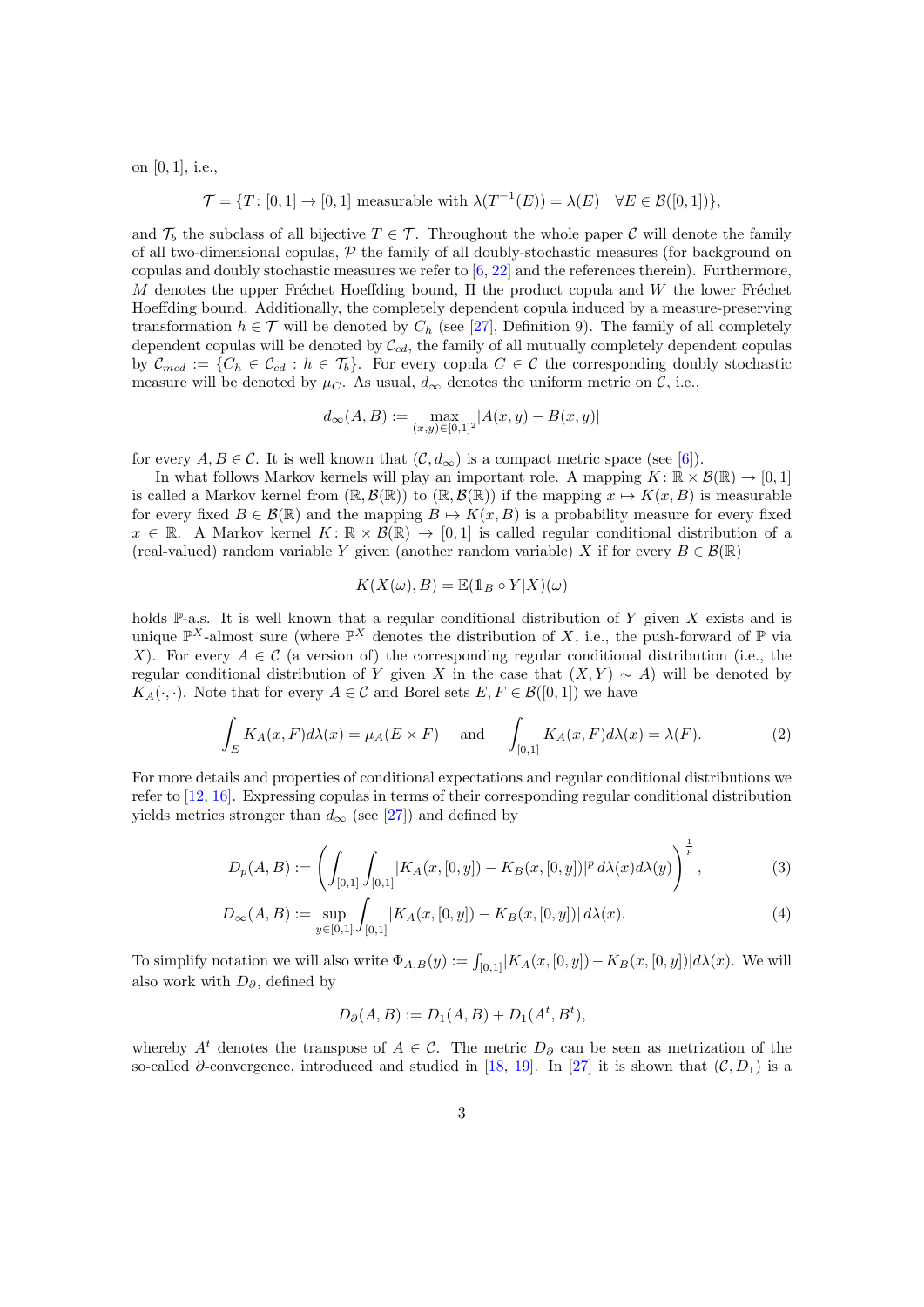complete and separable metric space with diameter  $1/2$  and that the topology induced by  $D_1$  is strictly finer than the one induced by  $d_{\infty}$ . For further background on  $D_1$  and  $D_{\partial}$  as well as for possible extensions to the multivariate setting we refer to  $[6, 7, 10, 27]$  $[6, 7, 10, 27]$  $[6, 7, 10, 27]$  $[6, 7, 10, 27]$  $[6, 7, 10, 27]$  $[6, 7, 10, 27]$  $[6, 7, 10, 27]$  and the references therein. The  $D_1$ -based dependence measure  $\zeta_1$  (introduced in [\[27\]](#page-26-1) and further investigated in [\[10,](#page-25-6) [11\]](#page-25-5)) is defined as

$$
\zeta_1(X, Y) := \zeta_1(A) := 3D_1(A, \Pi),
$$

whereby  $(X, Y)$  has copula  $A \in \mathcal{C}$ . In the sequel we will also consider the dependence measure  $\xi$ (first introduced in [\[4\]](#page-24-1) and reinvestigated in [\[2\]](#page-24-2)) defined as

$$
\xi(X,Y) := \frac{\int Var(\mathbb{E}(\mathbb{1}_{\{Y \ge t\}} | X)) d\mu(t)}{\int Var(\mathbb{1}_{\{Y \ge t\}}) d\mu(t)},
$$

where  $\mu$  is the law of Y. In the copula setting, it is straightforward to verify that  $\xi$  can be expressed in terms of  $D_2$  and that  $\xi(X,Y) := \xi(A) = 6D_2^2(A,\Pi)$  holds. Both dependence measures attain values in [0, 1] and are 0 if and only if  $A = \Pi$ , and 1 if and only if A is completely dependent. Letting  $S_h(A)$  denote the generalized shuffle of A w.r.t. the first coordinate, implicitly defined via the corresponding doubly stochastic measure  $\mu_A$  by

$$
\mu_{\mathcal{S}_h(A)}(E \times F) := \mu_A(h^{-1}(E) \times F),
$$

for all  $E, F \in \mathcal{B}([0,1])$  (see, e.g., [\[5,](#page-24-4) [9\]](#page-25-15)), the following simple result holds:

<span id="page-3-0"></span>**Lemma 2.1.** Let  $h \in \mathcal{T}_b$  be a  $\lambda$ -preserving bijection. Then  $\zeta_1(S_h(A)) = \zeta_1(A)$  and  $\xi(S_h(A)) = \xi(A)$ holds for every  $A \in \mathcal{C}$ .

*Proof.* According to Lemma 3.1 in [\[9\]](#page-25-15) for  $h \in \mathcal{T}_b$  the Markov kernel of  $\mathcal{S}_h(A)$  can be expressed as  $K_{\mathcal{S}_h(A)}(x,[0,y]) = K_A(h^{-1}(x),[0,y])$  and for  $p \in [1,\infty)$  we get

$$
D_p^p(\mathcal{S}_h(A), \Pi) = \int_{[0,1]} \int_{[0,1]} |K_{\mathcal{S}_h(A)}(x, [0, y]) - y|^p d\lambda(x) d\lambda(y)
$$
  
= 
$$
\int_{[0,1]} \int_{[0,1]} |K_A(h^{-1}(x), [0, y]) - y|^p d\lambda(x) d\lambda(y)
$$
  
= 
$$
\int_{[0,1]} \int_{[0,1]} |K_A(h^{-1}(x), [0, y]) - y|^p d\lambda^h(x) d\lambda(y)
$$
  
= 
$$
\int_{[0,1]} \int_{[0,1]} |K_A(h^{-1}(h(x)), [0, y]) - y|^p d\lambda(x) d\lambda(y) = D_p^p(A, \Pi),
$$

which proves the assertion.

In the sequel we will also work with rearrangements [\[23\]](#page-26-4) (see [\[26\]](#page-26-3) for an elegant application of rearrangements in the copula context). We call  $f^* : [0,1] \to \mathbb{R}$  the decreasing rearrangement of a Borel measurable function  $f:[0,1] \to \mathbb{R}$  if it fulfills  $f^*(t) := \inf\{x \in \mathbb{R} : \lambda(\{z \in [0,1] : f(z) >$  $x\$  < t. The stochastically increasing (SI)-rearrangement  $A^{\uparrow}$  of A is then defined as

 $\Box$ 

$$
A^\uparrow(x,y):=\int_{[0,x]}K_A(t,[0,y])^*\,d\lambda(t),
$$

whereby the rearrangement is applied on the first coordinate of  $K_A(\cdot, \cdot)$ , i.e., for every fixed  $y \in$ [0, 1] the rearranged Markov kernel is defined via  $K_A(t, [0, y])^* := \inf\{x \in [0, 1] : \lambda(\{z \in [0, 1] : z \in [0, 1]\})$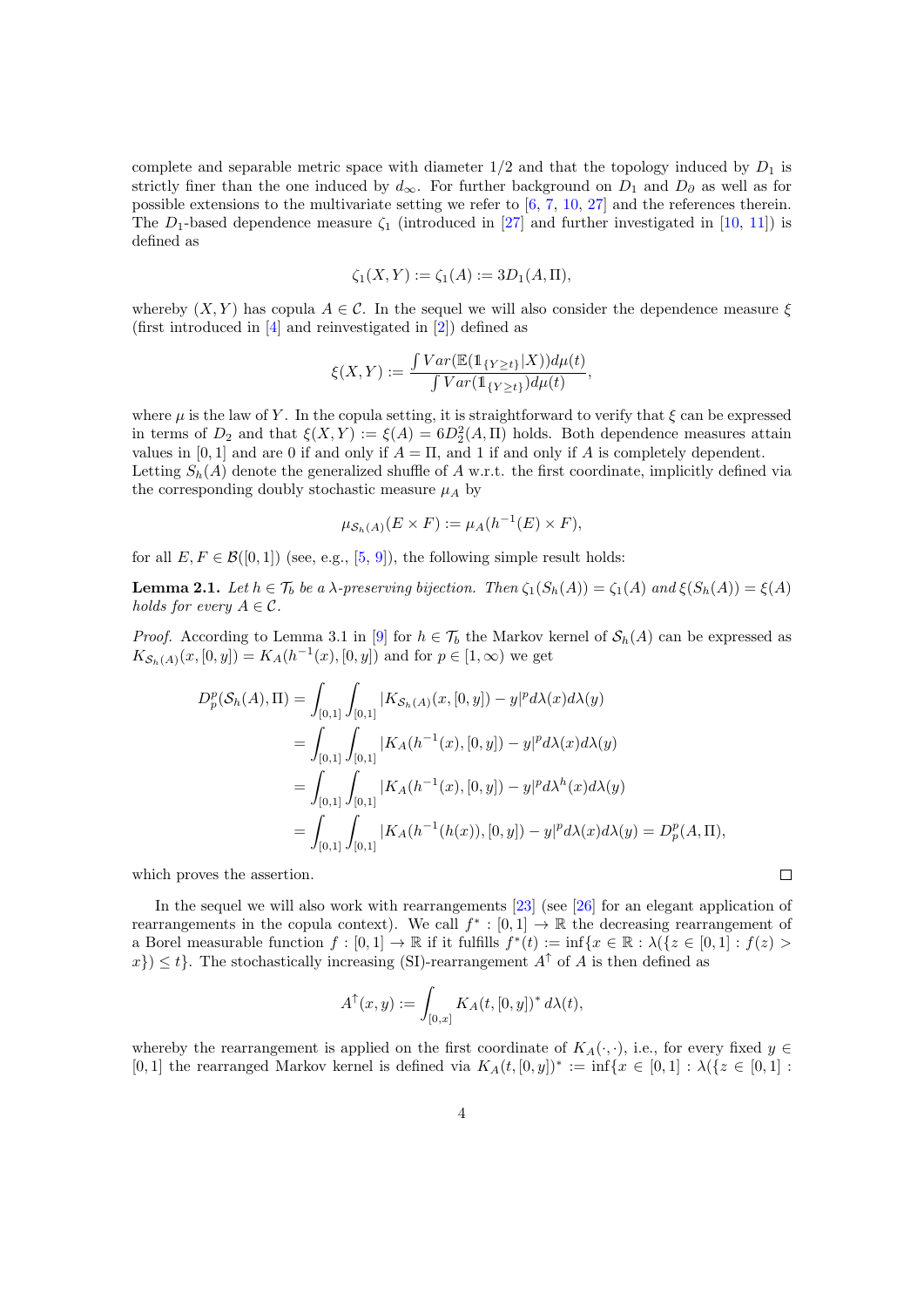$K_A(z, [0, y]) > x$ )  $\leq t$ . In [\[26\]](#page-26-3) it was shown that  $A^{\uparrow}$  is a stochastically increasing copula and both dependence measures  $\zeta_1$  and  $\xi$  are invariant w.r.t. to the rearrangement, i.e., they fulfil  $\zeta_1(A^{\uparrow}) = \zeta_1(A)$  and  $\xi(A^{\uparrow}) = \xi(A)$ , respectively. Recall that a copula A is called stochastically increasing (SI) if there exists a Borel set  $\Lambda \subseteq [0,1]$  with  $\lambda(\Lambda) = 1$  such that for any  $y \in [0,1]$ the mapping  $x \mapsto K_A(x, [0, y])$  is non-increasing on  $\Lambda$ . The family of all stochastically increasing copulas will be denoted by  $\mathcal{C}^{\uparrow}$ . For further information we refer to [\[22\]](#page-25-9) and the references therein.

Given  $A, B \in \mathcal{C}$  a new copula denoted by  $A * B$  can be constructed via the so-called star/Markov product  $A * B$  (see [\[3\]](#page-24-0)) by

<span id="page-4-2"></span>
$$
(A * B)(x, y) := \int_{[0,1]} \partial_2 A(x, t) \partial_1 B(t, y) d\lambda(t), \tag{5}
$$

where  $\partial_1 A(x, y)$  denotes the partial derivative of A with respect to the first coordinate. The star product  $A*B$  is always a copula, i.e., no smoothness assumptions on  $A, B$  are required. Translating to the Markov kernel setting the star product corresponds to the well known composition of Markov kernels and the following lemma holds:

<span id="page-4-1"></span>**Lemma 2.2** ([\[29\]](#page-26-5)). Suppose that  $A, B \in \mathcal{C}$  and let  $K_A, K_B$  denote the Markov kernels of A and B, respectively. Then the Markov kernel  $K_A \circ K_B$ , defined by

$$
(K_A \circ K_B)(x, F) := \int_{[0,1]} K_B(y, F) K_A(x, dy)
$$
 (6)

is a regular conditional distribution of  $A * B$ .

### <span id="page-4-3"></span>3 Maximal  $d_{\infty}$ -asymmetric copulas and their extent of dependence with respect to  $\zeta_1$  and  $\xi$

Since ordinal sums will play an important role in what follows, we briefly recall their definition. We follow [\[6\]](#page-25-8) and let  $I \subseteq \mathbb{N}$  be some finite index set,  $((a_i, b_i))_{i \in I}$  be a family of non-overlapping intervals with  $0 \le a_i < b_i \le 1$  for each  $i \in I$  such that  $\bigcup_{i \in I} [a_i, b_i] = [0, 1]$  holds. Furthermore,  $(C_i)_{i\in I}$  denotes a family of bivariate copulas. Then the copula C defined by

$$
C(x,y) = \begin{cases} a_i + (b_i - a_i)C_i \left( \frac{x - a_i}{b_i - a_i}, \frac{y - a_i}{b_i - a_i} \right), & (x,y) \in (a_i, b_i)^2\\ \min\{x, y\} & \text{elsewhere} \end{cases}
$$

is an ordinal sum, and we write  $C = (\langle a_i, b_i, C_i \rangle)_{i \in I}$ . The following lemma gathers some useful formulas for  $D_1$  and  $D_2^2$  which will be used in the sequel.

<span id="page-4-0"></span>**Lemma 3.1.** Let  $C = (\langle a_i, b_i, C_i \rangle)_{i \in I}$  be an ordinal sum with  $I := \{1, ..., n\}$  for some  $n \in \mathbb{N}$ . Then

$$
D_2^2(C,\Pi) = \sum_{i=1}^n ((b_i - a_i)^2 D_2^2(C_i, \Pi)) + f(a_1, ..., a_n, b_1, ..., b_n),
$$
  
\n
$$
D_1(C,\Pi) = \sum_{i=1}^n \left( (b_i - a_i)^2 \int_{[0,1]} \int_{[0,1]} |K_{C_i}(x,[0,y]) - (a_i + (b_i - a_i)y)| d\lambda(x) d\lambda(y) \right) + g(a_1, ..., a_n, b_1, ..., b_n),
$$

whereby f and g are given by  $f(a_1, ..., a_n, b_1, ..., b_n) := \sum_{i=1}^n \left( \frac{(b_i - a_i)^2}{3} + (b_i - a_i)(1 - b_i) \right) - \frac{1}{3}$ and  $g(a_1, ..., a_n, b_1, ..., b_n) := \sum_{i=1}^n (b_i - a_i) \left( \frac{1}{2} - b_i + \frac{b_i^2}{2} + \frac{a_i^2}{2} \right)$ , respectively.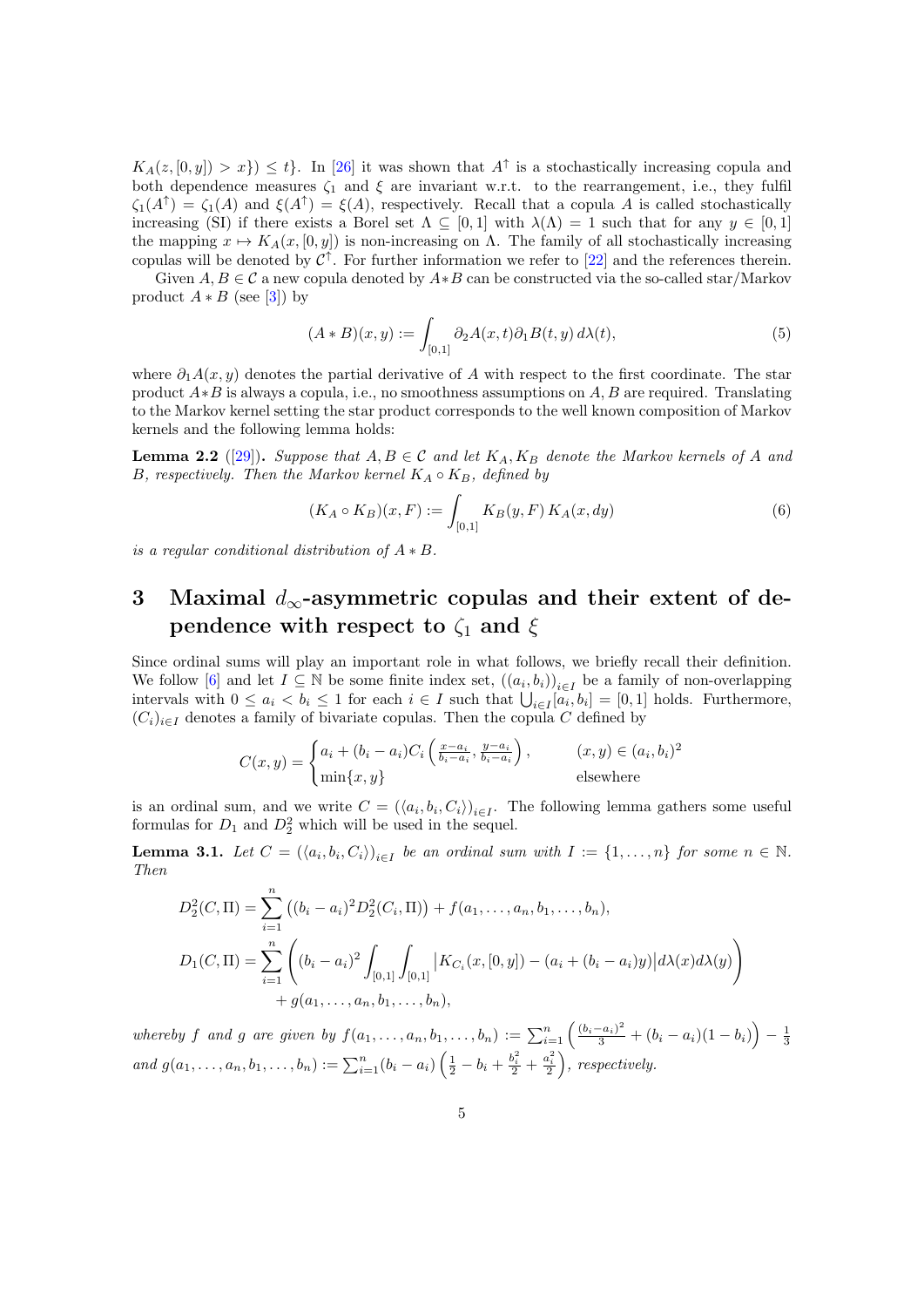*Proof.* The definition of  $D_2^2$  yields

$$
D_2^2(C,\Pi) = \int_{[0,1]} \int_{[0,1]} (K_C(x,[0,y]) - K_{\Pi}(x,[0,y]))^2 d\lambda(x) d\lambda(y)
$$
  
= 
$$
\int_{[0,1]} \int_{[0,1]} K_C(x,[0,y])^2 d\lambda(x) d\lambda(y)
$$
  

$$
- 2 \int_{[0,1]} y \int_{[0,1]} K_C(x,[0,y]) d\lambda(x) d\lambda(y) + \int_{[0,1]} \int_{[0,1]} y^2 d\lambda(x) d\lambda(y)
$$
  
= 
$$
\int_{[0,1]} \int_{[0,1]} K_C(x,[0,y])^2 d\lambda(x) d\lambda(y) - \frac{1}{3}
$$

for every  $C \in \mathcal{C}$ . Using the fact that (without loss of generality) the Markov kernel  $K_C(x, [0, y])$  of C is 0 below the squares  $(a_i, b_i)^2$  and 1 above  $(a_i, b_i)^2$ , and applying change of coordinates yields

$$
D_2^2(C,\Pi) + \frac{1}{3} = \sum_{i=1}^n \left( \int_{(a_i, b_i)} \int_{(a_i, b_i)} K_C(x, [0, y])^2 d\lambda(x) d\lambda(y) + \int_{(b_i, 1)} \int_{(a_i, b_i)} 1 d\lambda(x) d\lambda(y) \right)
$$
  
= 
$$
\sum_{i=1}^n \left( (b_i - a_i)^2 \int_{[0, 1]} \int_{[0, 1]} K_{C_i}(x, [0, y])^2 d\lambda(x) d\lambda(y) + (b_i - a_i)(1 - b_i) \right)
$$
  
= 
$$
\sum_{i=1}^n \left( (b_i - a_i)^2 \left( D_2^2(C_i, \Pi) + \frac{1}{3} \right) + (b_i - a_i)(1 - b_i) \right).
$$

Analogously we get

$$
D_1(C, \Pi) = \sum_{i=1}^n \int_{[0,1]} \int_{(a_i, b_i)} |K_C(x, [0, y] - y| d\lambda(x) d\lambda(y)|
$$
  
\n
$$
= \sum_{i=1}^n \int_{(a_i, b_i)} \int_{(a_i, b_i)} |K_{C_i}(\frac{x - a_i}{b_i - a_i}, [0, \frac{y - a_i}{b_i - a_i}]) - y| d\lambda(x) d\lambda(y)|
$$
  
\n
$$
+ \sum_{i=1}^n \int_{(b_i, 1)} \int_{(a_i, b_i)} (1 - y) d\lambda(x) d\lambda(y) + \sum_{i=1}^n \int_{(0, a_i)} \int_{(a_i, b_i)} y d\lambda(x) d\lambda(y)|
$$
  
\n
$$
= \sum_{i=1}^n ((b_i - a_i)^2 \int_{[0, 1]} \int_{[0, 1]} |K_{C_i}(x, [0, y]) - (a_i + (b_i - a_i)y)| d\lambda(x) d\lambda(y))
$$
  
\n
$$
+ g(a_1, \dots, a_n, b_1, \dots, b_n),
$$

with  $g(a_1, \ldots, a_n, b_1, \ldots, b_n)$  as in the theorem.

As a direct consequence the dependence measure  $\xi$  of ordinal sums can easily be expressed in terms of  $\xi(C_i)$ :

 $\Box$ 

<span id="page-5-0"></span>**Corollary 3.2.** Let  $C = (\langle a_i, b_i, C_i \rangle)_{i \in I}$  be an ordinal sum with  $I := \{1, ..., n\}$  for some  $n \in \mathbb{N}$ . Then

$$
\xi(C) = \sum_{i=1}^{n} (b_i - a_i)^2 \xi(C_i) + 6f(a_1, \dots, a_n, b_1, \dots, b_n)
$$

holds, where f is defined according to Lemma [3.1](#page-4-0) and only depends on the partition.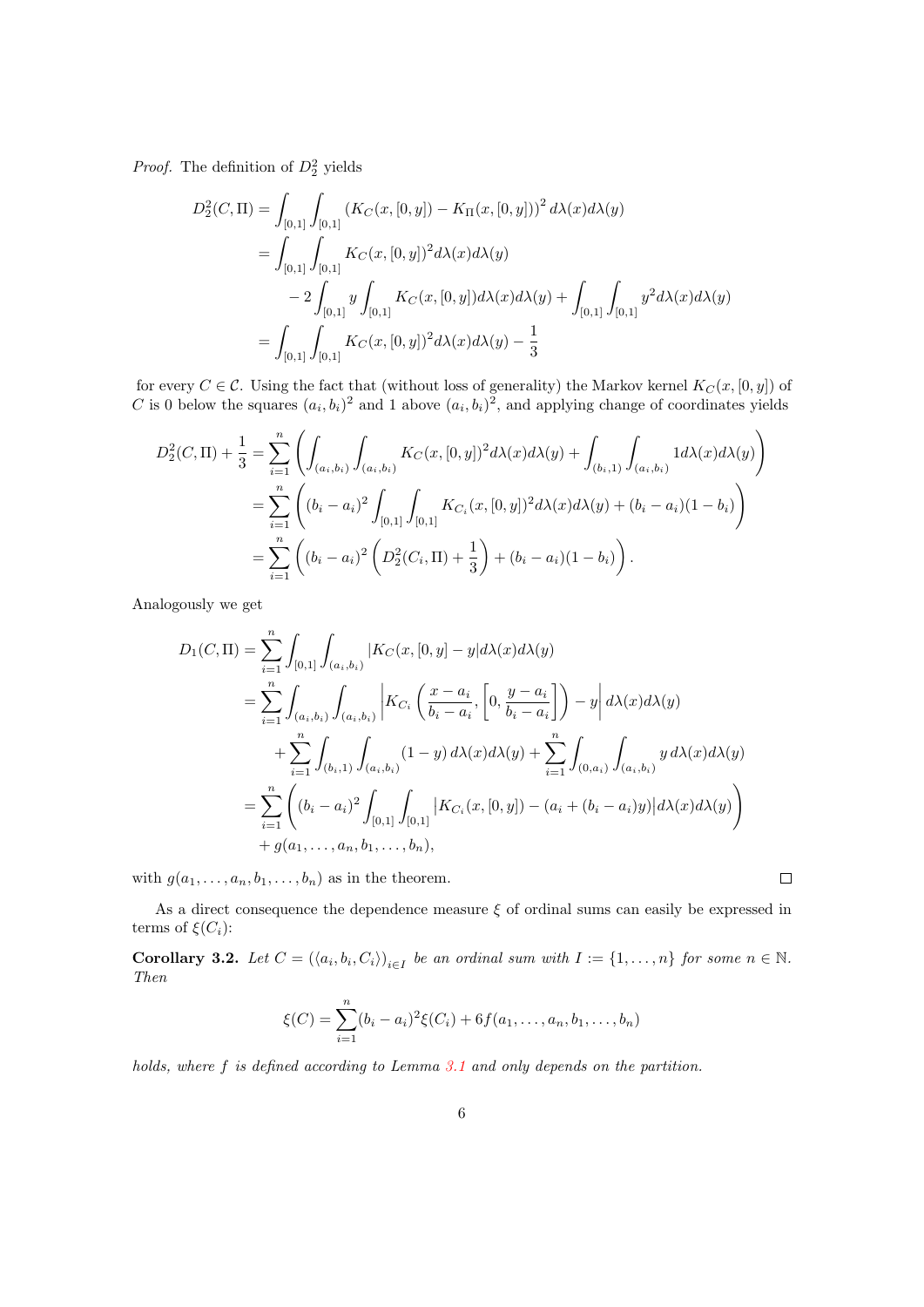The following example shows that ordinal sums can be used to construct copulas attaining every possible dependence value w.r.t. to  $\xi$  and  $\zeta_1$ .

<span id="page-6-1"></span>*Example* 3.3. Consider  $C_s = (\langle a_i, b_i, C_i \rangle)_{i \in \{1,2\}}$ , whereby  $a_1 := 0, a_2 := s, b_1 := s$  and  $b_2 := 1$  for  $s \in [0,1]$  $s \in [0,1]$  $s \in [0,1]$  and set  $C_1 = \Pi$  as well as  $C_2 = M$ . Figure 1 depicts the support of  $\mu_{C_s}$  for different choices of  $s \in [0,1]$ . Using Corollary [3.2](#page-5-0) we have  $\xi(C_s) = (1-s)^2 + 6\left(\frac{s^2}{3} + s(1-s) + \frac{(1-s)^2}{3} - \frac{1}{3}\right) = 1-s^2$ . Therefore, the map  $\varphi : [0,1] \to [0,1]$  defined by  $s \mapsto \xi(C_s)$  is continuous and onto. The same holds for  $\zeta_1(C_s) = 1 - s^3$ .



<span id="page-6-0"></span>Figure 1: Mass distribution of the doubly stochastic measure  $\mu_{C_s}$  for  $s = 0.3$  (left panel) and s = 0.8 (right panel) considered in Example [3.3.](#page-6-1) For the dependence measures  $\xi$  and  $\zeta_1$  we get  $\xi(C_{0.3}) = 0.91$  and  $\xi(C_{0.8}) = 0.36$  as well as  $\zeta_1(C_{0.3}) = 0.973$  and  $\zeta_1(C_{0.8}) = 0.488$ .

Before deriving some first results concerning the range of the dependence measures  $\xi(A)$  and  $\zeta_1(A)$  for maximal  $d_{\infty}$ -asymmetric copulas A, we recall the characterizations of maximal  $d_{\infty}$ -asymmetry derived in [\[21,](#page-25-1) [15\]](#page-25-2):  $d_{\infty}(A, A^t)$  is maximal if and only if  $A\left(\frac{2}{3}, \frac{1}{3}\right) = 0$  and  $A\left(\frac{1}{3}, \frac{2}{3}\right) =$  $\frac{1}{3}$  or  $A^t(\frac{2}{3},\frac{1}{3}) = 0$  and  $A^t(\frac{1}{3},\frac{2}{3}) = \frac{1}{3}$ . Without loss of generality we may focus on the case  $A\left(\frac{1}{3},\frac{2}{3}\right) = \frac{1}{3}$  and  $A\left(\frac{2}{3},\frac{1}{3}\right) = 0$ . Since A is doubly stochastic in this case we obviously have  $\mu_A([0, \frac{1}{3}] \times [\frac{1}{3}, \frac{2}{3}]) = \mu_A([\frac{1}{3}, \frac{2}{3}] \times [\frac{2}{3}, 1]) = \mu_A([\frac{2}{3}, 1] \times [0, \frac{1}{3}]) = \frac{1}{3}$ . As a direct consequence we can find copulas  $A_1, A_2, A_3 \in \mathcal{C}$  fulfilling

<span id="page-6-3"></span>
$$
\mu_A = \frac{1}{3}\mu_{A_1}^{f_{12}} + \frac{1}{3}\mu_{A_2}^{f_{23}} + \frac{1}{3}\mu_{A_3}^{f_{31}},\tag{7}
$$

whereby the functions  $f_{ij} : [0,1]^2 \rightarrow \left[\frac{i-1}{3},\frac{i}{3}\right] \times \left[\frac{j-1}{3},\frac{j}{3}\right]$  are given by  $f_{ij}(x,y) = \left(\frac{x+i-1}{3},\frac{y+j-1}{3}\right)$ for each  $(i, j) \in \{1, 2, 3\}^2$  (and  $\mu_A^{f_{ij}}$  denotes the push-forward of  $\mu_A$  via  $f_{ij}$ ).

<span id="page-6-2"></span>**Theorem 3.4.** If  $A \in \mathcal{C}$  has maximal  $d_{\infty}$ -asymmetry, i.e., if  $\delta(A) = 3d_{\infty}(A, A^t) = 1$  holds, then  $\xi$  satisfies  $\xi(A) \in \left[\frac{2}{3}, 1\right]$ . Moreover, for every  $s \in \left[\frac{2}{3}, 1\right]$  there exists a copula A with  $\delta(A) = 1$ fulfilling  $\xi(A) = s$ .

*Proof.* We may assume that  $A\left(\frac{1}{3},\frac{2}{3}\right)=\frac{1}{3}$  and  $A\left(\frac{2}{3},\frac{1}{3}\right)=0$ . Then there exist copulas  $A_1, A_2, A_3 \in$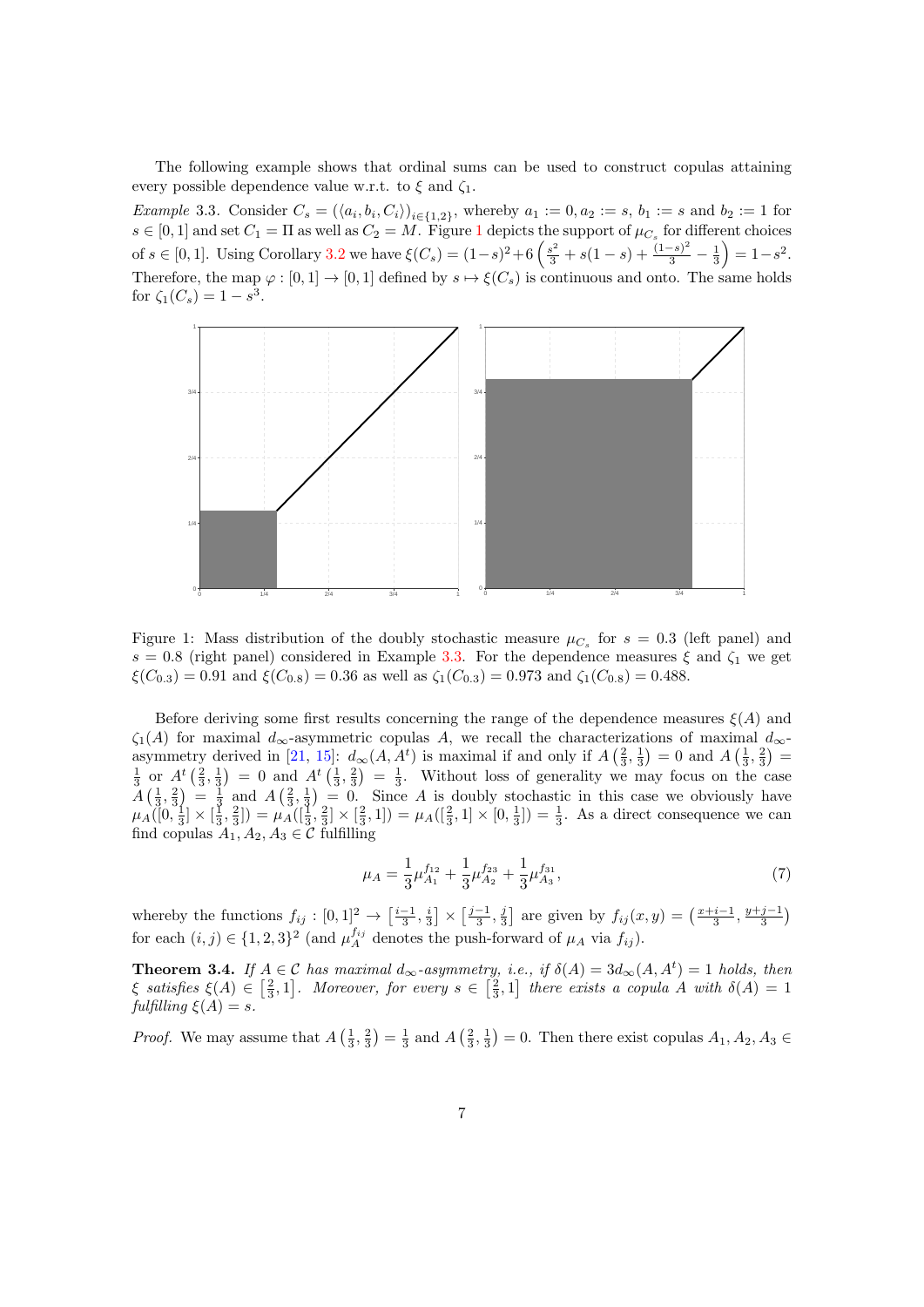C such that  $\mu_A = \frac{1}{3}\mu_{A_2}^{f_{12}} + \frac{1}{3}\mu_{A_3}^{f_{23}} + \frac{1}{3}\mu_{A_1}^{f_{31}}$  holds. Defining  $h : [0, 1] \to [0, 1]$  by

$$
h(x) = \begin{cases} \frac{1}{3} + x & \text{if } x \in [0, \frac{2}{3}] \\ x - \frac{2}{3} & \text{if } x \in (\frac{2}{3}, 1] \end{cases}
$$

we have  $h \in \mathcal{T}_b$  and  $\mathcal{S}_h(A) = \left( \left\langle \frac{i-1}{3}, \frac{i}{3}, A_i \right\rangle \right)_{i \in \{1,2,3\}}$ . Applying Lemma [2.1](#page-3-0) and [3.2](#page-5-0) we therefore obtain

$$
\xi(A) = \xi(\mathcal{S}_h(A)) = 6f(a_1, \dots, a_n, b_1, \dots, b_n) + \sum_{i=1}^3 \frac{1}{9} \xi(A_i) = \frac{2}{3} + \sum_{i=1}^3 \frac{1}{9} \xi(A_i) \ge \frac{2}{3},
$$

with equality if and only if  $A_i = \Pi$  for every  $i = 1, 2, 3$ . Defining  $A_s$  by  $\mu_{A_s} := \frac{1}{3} \mu_{C_s}^{f_{12}} + \frac{1}{3} \mu_{C_s}^{f_{23}} + \frac{1}{3} \mu_{C_s}^{f_{31}}$  with  $C_s$  as in Example [3.3](#page-6-1) yields

$$
\xi(A_s) = \xi(\mathcal{S}_h(A_s)) = \frac{1}{3}\xi(C_s) + \frac{2}{3}.
$$

Considering  $\xi(C_s) = 1 - s^2 \in [0, 1]$  for  $s \in [0, 1]$  and using the same arguments as in Example [3.3](#page-6-1) it follows that for every  $s_0 \in \left[\frac{2}{3}, 1\right]$  we find a copula  $A \in \mathcal{C}$  with  $\xi(A) = s_0$  and  $3d_{\infty}(A, A^t) = \delta(A) =$ 1.  $\Box$ 

Since  $\zeta_1$  and  $\xi$  are similar by construction, one might expect the analogous statements for  $\zeta_1$ . Notice, however, that a different proof is needed since according to Lemma [3.1](#page-4-0) the formulas for  $D_1$  are more involved.

<span id="page-7-0"></span>**Theorem 3.5.** If  $A \in \mathcal{C}$  has maximal  $d_{\infty}$ -asymmetry, then  $\zeta_1$  satisfies  $\zeta_1(A) \in \left[\frac{5}{6}, 1\right]$ . Furthermore, for every  $s \in \left[\frac{5}{6}, 1\right]$  there exists a copula A with  $\delta(A) = 1$  fulfilling  $\zeta_1(A) = s$ .

*Proof.* Proceeding as in the proof of Theorem [3.4](#page-6-2) we obtain  $S_h(A) = (\langle \frac{i-1}{3}, \frac{i}{3}, A_i \rangle)_{i \in \{1,2,3\}}$ . Considering the (SI)-rearrangement  $\mathcal{S}_h(A)$ <sup> $\uparrow$ </sup> of  $\mathcal{S}_h(A)$  it is clear that  $\mathcal{S}_h(A)$ <sup> $\uparrow$ </sup> is an ordinal sum again and can be expressed as  $\mathcal{S}_h(A)^\dagger = \left( \left\langle \frac{i-1}{3}, \frac{i}{3}, A_i^\dagger \right\rangle \right)$  $\sum_{i\in\{1,2,3\}}$ . Since every  $A_i^{\uparrow}$  is stochastically increasing (SI) and hence fulfills  $A_i^{\uparrow}(x, y) \ge \Pi^{\uparrow}(x, y) = \Pi(x, y)$  for every  $(x, y) \in [0, 1]^2$  and every  $i \in \{1, 2, 3\}$ (see, e.g.,  $[22]$ [Section 5.2]), we obtain that

$$
\mathcal{S}_h(A)^{\uparrow} \ge C_{\Pi} := \left( \left\langle \frac{i-1}{3}, \frac{i}{3}, \Pi \right\rangle \right)_{i \in \{1, 2, 3\}}
$$

holds pointwise. Due to the fact that  $\zeta_1$  is monotone w.r.t. the pointwise order on  $\mathcal{C}^{\uparrow}$  and  $\zeta_1$  is invariant w.r.t. to  $(SI)$ -rearrangements (see [\[26\]](#page-26-3)), we get

$$
\zeta_1(A) = \zeta_1(\mathcal{S}_h(A)) = \zeta_1(\mathcal{S}_h(A)^{\uparrow}) \ge \zeta_1(C_{\Pi}) = \frac{5}{6},
$$

where the last equality follows from Lemma [3.1](#page-4-0) (the detailed calculations are deferred to the Appendix  $6$ ). To show the second assertion we can proceed analogously to the proof of Theorem [3.4](#page-6-2) and use shrunk copies of the copula  $C_s$  defined in Example [3.3](#page-6-1) (see Appendix [6\)](#page-22-0).  $\Box$ 

While the minimum value of  $\xi$  for a copula  $A \in \mathcal{C}$  with maximal  $d_{\infty}$ -asymmetry is attained if and only if  $A_i = \Pi$  for every  $i = 1, 2, 3$  in Eq. [\(7\)](#page-6-3),  $\zeta_1$  exhibits a different behaviour as demonstrated in the following example: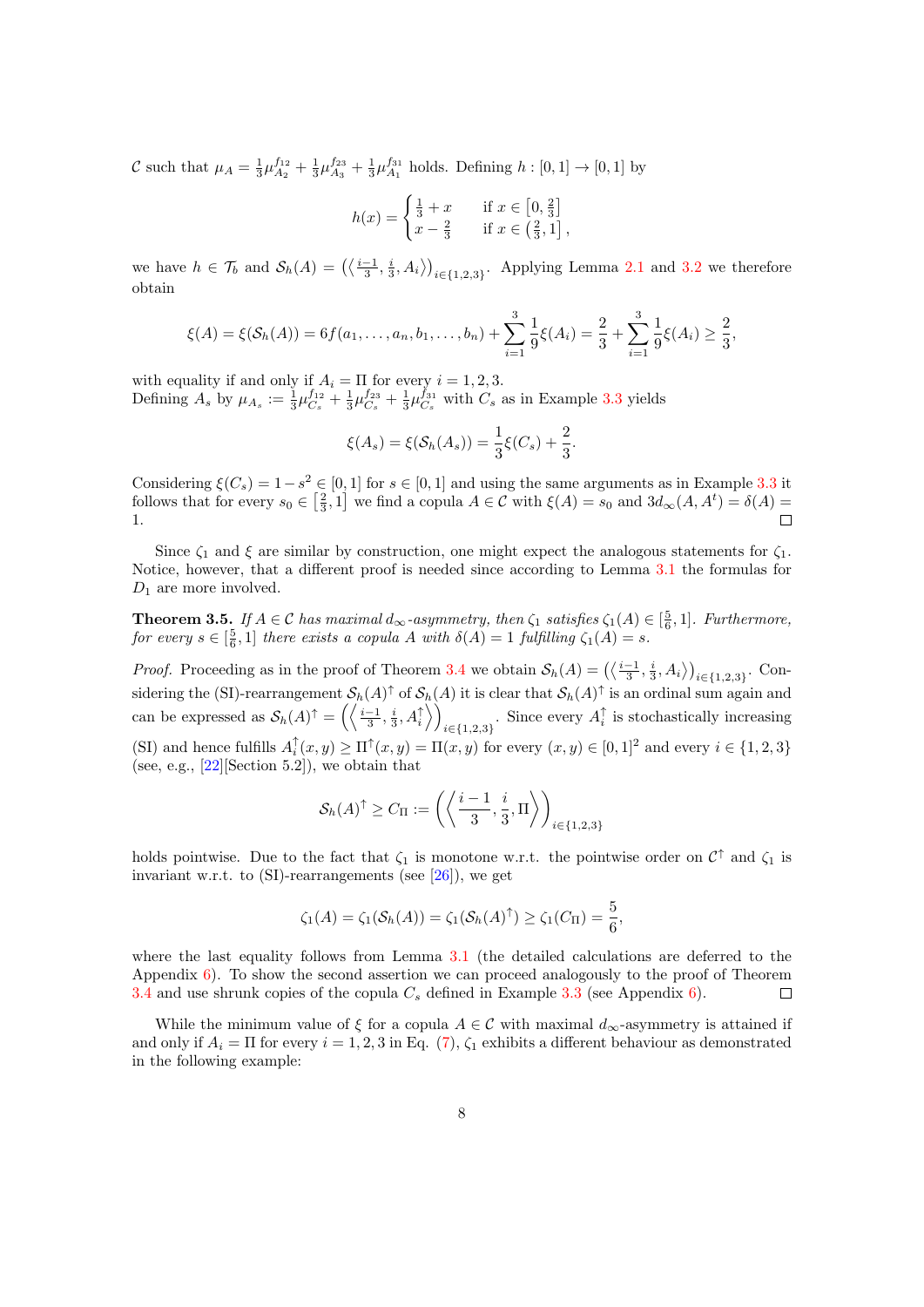<span id="page-8-1"></span>*Example* 3.6. Let  $A_1 \in \mathcal{C}^{\uparrow}$  be defined by

$$
A_1(x, y) = xy + \frac{1}{2}x(1-x)y(1-y).
$$

Then a version of the corresponding Markov kernel of  $A_1$  is given by  $K_{A_1}(x,[0,y]) = y + \frac{1}{2}(2x -$ 1)y(y − 1). Furthermore, we set  $A_3 = A_1$  and  $A_2 = \Pi$  and let A denote the ordinal sum given by  $y(x_1, y_1, y_2, \ldots, y_n)$  $A := \left( \left\langle \frac{i-1}{3}, \frac{i}{3}, A_i \right\rangle \right)_{i \in \{1,2,3\}}$  and  $C_{\Pi}$  be the ordinal sum given by  $C_{\Pi} := \left( \left\langle \frac{i-1}{3}, \frac{i}{3}, \Pi \right\rangle \right)_{i \in \{1,2,3\}}$  (see Figure [2\)](#page-8-0). By construction we have  $A \neq C_{\Pi}$ , however, considering



<span id="page-8-0"></span>Figure 2: Density of the stochastically increasing copulas  $C_{II}$  (left panel) and A (right panel) considered in Example [3.6.](#page-8-1) Although  $A(x, y) \ge C_{\Pi}(x, y)$  holds for every  $(x, y) \in [0, 1]^2$  and there exists some  $(x, y)$  with  $A(x, y) > C_{\Pi}(x, y)$  we have  $\zeta_1(A) = \zeta_1(C_{\Pi})$ . On the contrary,  $\xi$  fulfills  $\xi(A) > \xi(C_{\Pi}).$ 

$$
\int_{[0,1]} \int_{[0,1]} \frac{1}{2} (2x - 1) y(y - 1) d\lambda(x) d\lambda(y) = 0,
$$

yields

$$
\int_{[0,1]} \int_{[0,1]} \left| K_{\Pi}(x,[0,y]) - \frac{y}{3} \right| d\lambda(x) d\lambda(y) = \int_{[0,1]} \int_{[0,1]} \frac{2y}{3} d\lambda(x) d\lambda(y)
$$
  
\n
$$
= \int_{[0,1]} \int_{[0,1]} \left( \frac{2y}{3} + \frac{1}{2} (2x - 1) y (y - 1) \right) d\lambda(x) d\lambda(y)
$$
  
\n
$$
= \int_{[0,1]} \int_{[0,1]} \left| \frac{2y}{3} + \frac{1}{2} (2x - 1) y (y - 1) \right| d\lambda(x) d\lambda(y)
$$
  
\n
$$
= \int_{[0,1]} \int_{[0,1]} \left| K_{A_1}(x,[0,y]) - \frac{y}{3} \right| d\lambda(x) d\lambda(y)
$$

and analogously we get

$$
\int_{[0,1]} \int_{[0,1]} \left| K_{\Pi}(x,[0,y]) - \left(\frac{2}{3} + \frac{y}{3}\right) \right| d\lambda(x) d\lambda(y) = \int_{[0,1]} \int_{[0,1]} \left| K_{A_1}(x,[0,y]) - \left(\frac{2}{3} + \frac{y}{3}\right) \right| d\lambda(x) d\lambda(y).
$$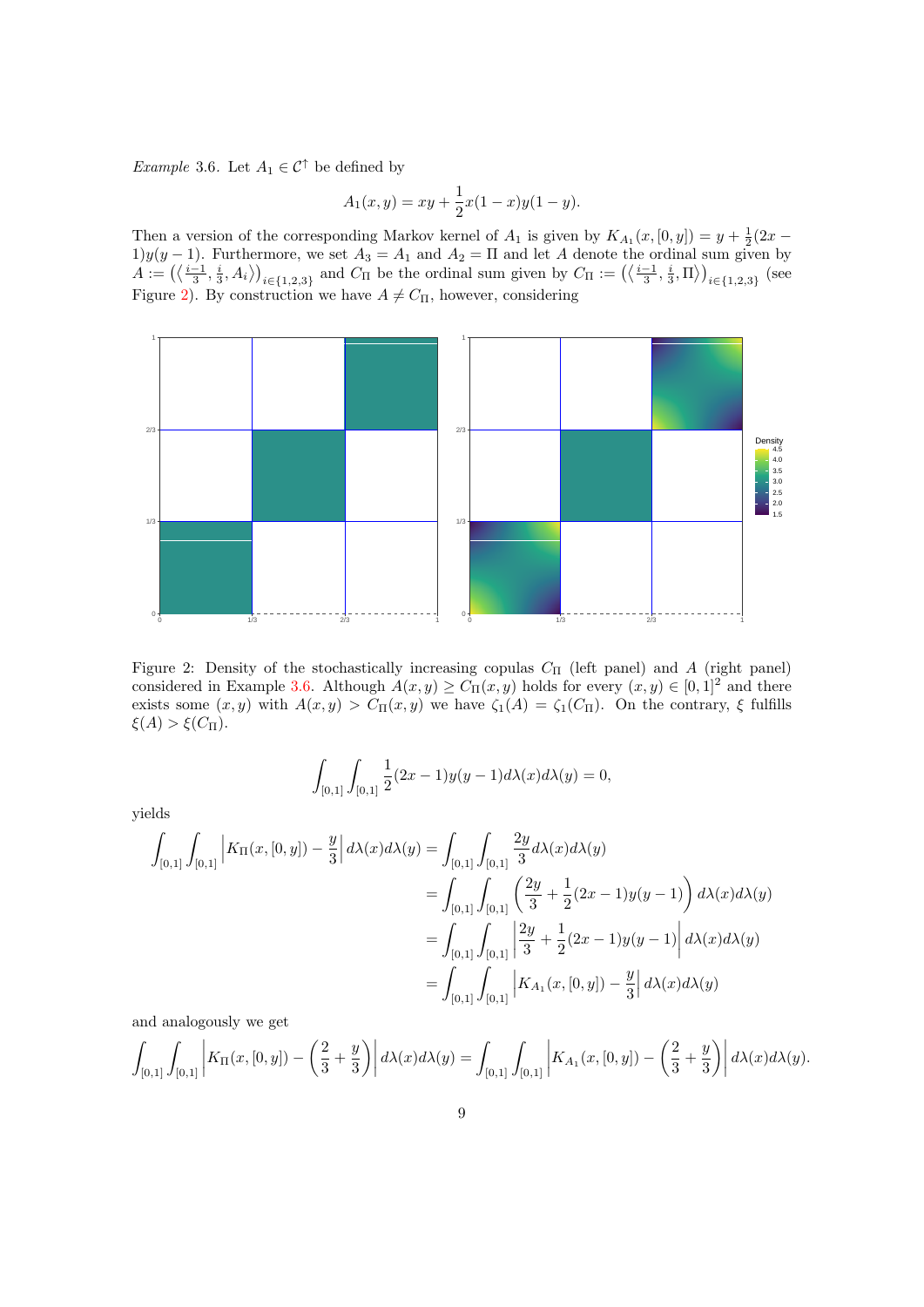Applying Lemma [3.1](#page-4-0) we obtain  $\zeta_1(A) = \zeta_1(C_{\Pi}) = \frac{5}{6}$ .

Remark 3.7. Considering the monotonicity of  $\zeta_1$  with respect to the pointwise order on  $\mathcal{C}^{\uparrow}$  as proved in [\[26\]](#page-26-3), Example [3.6](#page-8-1) shows that there exist copulas  $A, B \in \mathcal{C}^{\uparrow}$  with  $A \leq B$  pointwise and  $A(x, y) < B(x, y)$  for some  $(x, y) \in [0, 1]^2$  fulfilling  $\zeta_1(A) = \zeta_1(B)$ .

#### 4 Maximal  $D_1$ -asymmetry of copulas revisited

In this section we complement characterizations of copulas with maximal  $D_1$ -asymmetry going back to [\[13\]](#page-25-4) and derive some topological properties of subclasses. To be consistent with the notation in [\[13\]](#page-25-4), the family of copulas with maximal  $D_1$ -asymmetry is denoted by

$$
\mathcal{C}^{\kappa=1} := \left\{ A \in \mathcal{C} : \kappa(A) := 2D_1(A, A^t) = 1 \right\} \subseteq \mathcal{C},
$$

the subclass of mutually completely dependent copulas is denoted by  $\mathcal{C}_{med}^{\kappa=1}$ . We start with the family of mutually completely dependent copulas and show closedness w.r.t. the metric  $D_{\partial}$ .

#### **Proposition 4.1.** The set  $\mathcal{C}_{med}^{\kappa=1}$  is closed in  $(\mathcal{C}, D_{\partial})$ .

*Proof.* Let  $(A_{h_n})_{n\in\mathbb{N}}$  be a sequence of mutually completely dependent copulas with  $D_{\partial}$ -limit A. Since according to [\[27\]](#page-26-1) the family of completely dependent copulas is closed w.r.t.  $D_1$  we obtain  $A \in \mathcal{C}_{cd}$  and  $A^t \in \mathcal{C}_{cd}$ . Using [\[27,](#page-26-1) Lemma 10] there exist  $\lambda$ -preserving transformations  $g, g' \in \mathcal{T}$ such that a version of the Markov kernel  $K_A(\cdot, \cdot)$  and  $K_{A^t}(\cdot, \cdot)$  is given by  $K_A(x, E) = \mathbb{1}_E(g(x))$ and  $K_{A^t}(x, E) = \mathbb{1}_E(g'(x))$ , respectively. Furthermore, since a copula A is completely dependent if and only if it is left-invertible w.r.t. the ∗-product (see [\[27\]](#page-26-1)) we have  $M = A^t * A$ . Applying Lemma [2.2](#page-4-1) therefore yields that  $g \circ g'(x) = id(x)$  for  $\lambda$ -a.e.  $x \in [0,1]$ . Using the fact that g is surjective  $\lambda$ -almost everywhere, there exists a  $\lambda$ -preserving and bijective transformation  $h \in \mathcal{T}_b$ such that  $h = g$  holds  $\lambda$ -a.e., implying  $A = A_h \in \mathcal{C}_{med}$ . It remains to show that  $D_1(A_h, A_h^t) = \frac{1}{2}$ , which can be done as follows. Using [\[13\]](#page-25-4)[Theorem 3.5] and the triangle inequality we get

$$
\frac{1}{2} = \int_{[0,1]} \left| h_n - h_n^{-1} \right| d\lambda(x) \le \int_{[0,1]} \left| h_n - h \right| d\lambda(x) + \int_{[0,1]} \left| h - h^{-1} \right| d\lambda(x) + \int_{[0,1]} \left| h^{-1} - h_n^{-1} \right| d\lambda(x)
$$

for every  $n \in \mathbb{N}$ . Applying [\[27\]](#page-26-1)[Proposition 15 (ii)] yields

$$
D_1(A_h, A_h^t) = \int_{[0,1]} |h(x) - h^{-1}(x)| d\lambda(x) \ge \frac{1}{2} - [D_1(A_{h_n}, A_h) + D_1(A_{h_n}^t, A_h^t)] = \frac{1}{2} - D_0(A_{h_n}, A_h).
$$

Together with the fact that the maximal distance can not exceed  $\frac{1}{2}$  it follows that  $D_1(A_h, A_h^t) = \frac{1}{2}$ , which completes the proof.

The following example shows that the set  $\mathcal{C}_{med}^{\kappa=1}$  is not closed w.r.t. the metric  $D_1$ .

<span id="page-9-0"></span>Example 4.2. Let  $A_{h_n} \in \mathcal{C}_{mcd}$  be the mutually completely dependent copula induced by the bijective measure-preserving transformation  $h_n : [0, 1] \to [0, 1]$ , given by

$$
h_n(x) = \begin{cases} x + \frac{j-1}{n} & \text{if } x \in \left[\frac{j-1}{n}, \frac{j}{n}\right) \text{ and } j \in \left\{1, \dots, \frac{n}{2}\right\} \\ x - 1 + \frac{j}{n} & \text{if } x \in \left[\frac{j-1}{n}, \frac{j}{n}\right) \text{ and } j \in \left\{\frac{n}{2} + 1, \dots, n\right\} \\ 1 & \text{if } x = 1 \end{cases}
$$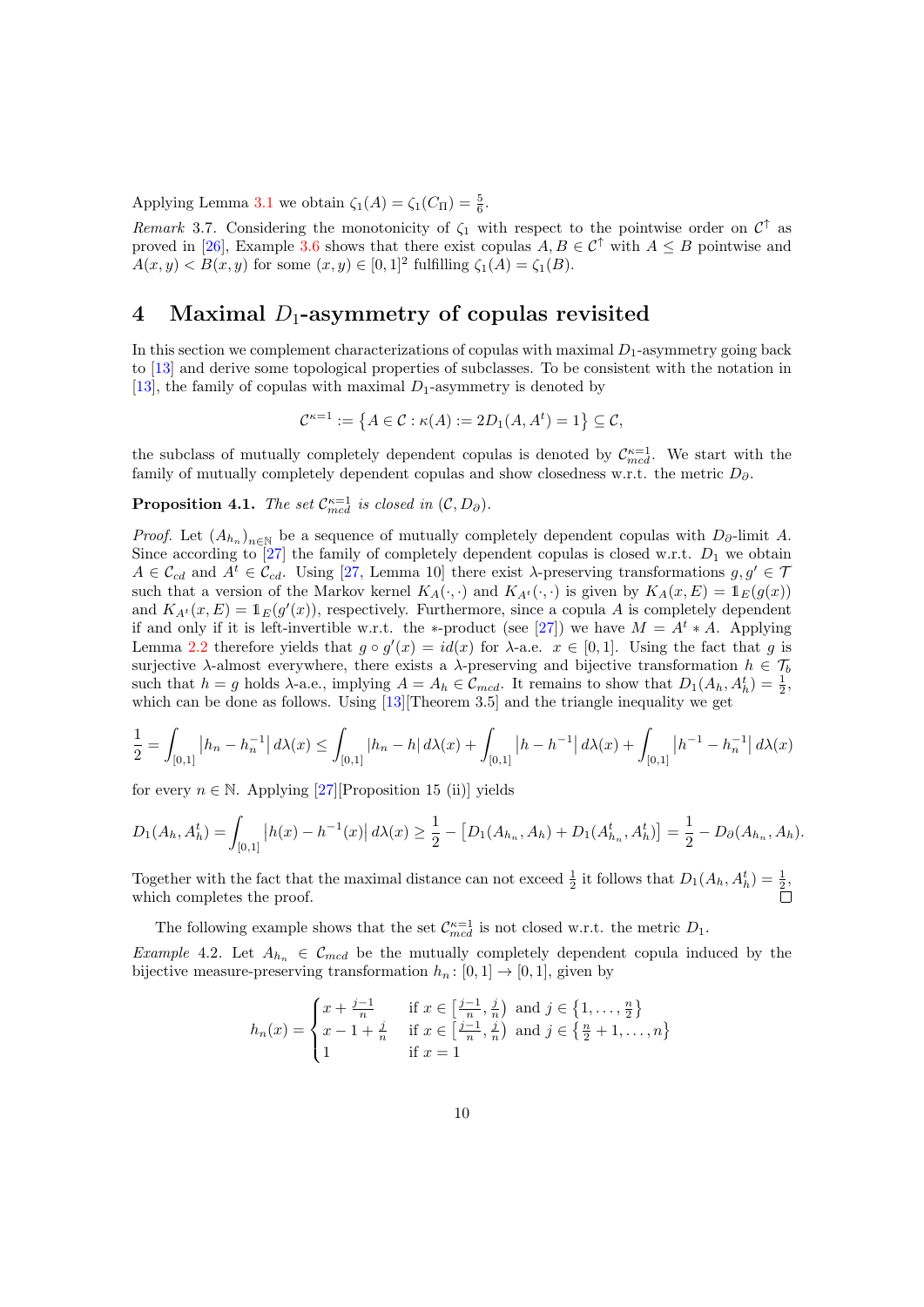for all  $n \in 2\mathbb{N}$  and let  $A_h \in \mathcal{C}_{cd}$  be the completely dependent copula induced by the  $\lambda$ -preserving transformation  $h : [0,1] \to [0,1]$  given by  $h(x) := 2x \pmod{1}$  (see Figure 1 in [\[9\]](#page-25-15)). Setting  $C_n :=$  $\left(\left\langle\frac{i-1}{4},\frac{i}{4},A_{h_{2n}}\right\rangle\right)_{i\in\{1,2,3,4\}}$  and  $C:=\left(\left\langle\frac{i-1}{4},\frac{i}{4},A_h\right\rangle\right)_{i\in\{1,2,3,4\}}$  we have  $C_n\in\mathcal{C}_{mod}$  and  $C\in\mathcal{C}_{cd}$  and  $\alpha$  according to [\[9,](#page-25-15) Example 3.3] it is straightforward to verify that  $\lim_{n\to\infty} D_1(C_n, C) = 0$ . As next step we reorder the shrunk copulas to obtain maximal  $D_1$ -asymmetry. Let f denote the  $\lambda$ preserving interval exchange transformation  $f : [0,1] \to [0,1]$  defined by  $f(x) := (x - \frac{1}{4}) \mathbb{1}_{\left(\frac{1}{4},1\right]}(x) +$ 4  $(x + \frac{3}{4})\mathbb{1}_{\left[0,\frac{1}{4}\right]}(x)$  and, furthermore, let  $\mathcal{S}_f(C_n) \in \mathcal{C}_{mod}$  and  $\mathcal{S}_f(C) \in \mathcal{C}_{cd}$  denote the respective shuffles (see Figure [3\)](#page-10-0). Due to the fact that the metric  $D_1$  is shuffle-invariant w.r.t. bijective

$$
\lim_{n \to \infty} D_1(\mathcal{S}_f(C_n), \mathcal{S}_f(C)) = \lim_{n \to \infty} D_1(C_n, C) = 0.
$$

transformations (using the same arguments as in the proof of Lemma [2.1\)](#page-3-0) yields

Setting  $U := [0, \frac{1}{4}] \cup [\frac{3}{4}, 1]$  and considering property (3) of Theorem 4.1 in [\[13\]](#page-25-4) (see also Theorem [4.4](#page-11-0) *(iii)* in the sequel) we directly obtain that  $S_f(C_n)$  and  $S_f(C)$  are maximal asymmetric w.r.t.  $D_1$ , which shows that  $\mathcal{C}_{med}^{\kappa=1}$  is not closed w.r.t. the metric  $D_1$ .



<span id="page-10-0"></span>Figure 3: The support of the copulas  $\mu_{\mathcal{S}_f(C_n)}$  (black) for  $n = 4$  (left panel) and  $n = 8$  (right panel) as well as the copula  $\mu_{\mathcal{S}_f(C)}$  (magenta) as considered in Example [4.2.](#page-9-0)

Leaving the subclass of mutually completely dependent copulas we will now derive novel and handy characterizations of copulas with maximal  $D_1$ -asymmetry and then show some topological properties. The following lemma, showing that the ∗-product can not increase the  $D_p$ -distance, will be useful in the sequel. The result has already been stated for  $D_1$  in a slightly different context in [\[28\]](#page-26-6).

<span id="page-10-1"></span>**Lemma 4.3.** For every  $A, B, C \in \mathcal{C}$  the following inequality holds for every  $p \in [1, \infty)$ :

$$
D_p^p(A * B, A * C) \le D_p^p(B, C).
$$

*Proof.* Applying Lemma [2.2,](#page-4-1) Jensen's inequality, disintegration and using the fact that  $\mu_A$  is doubly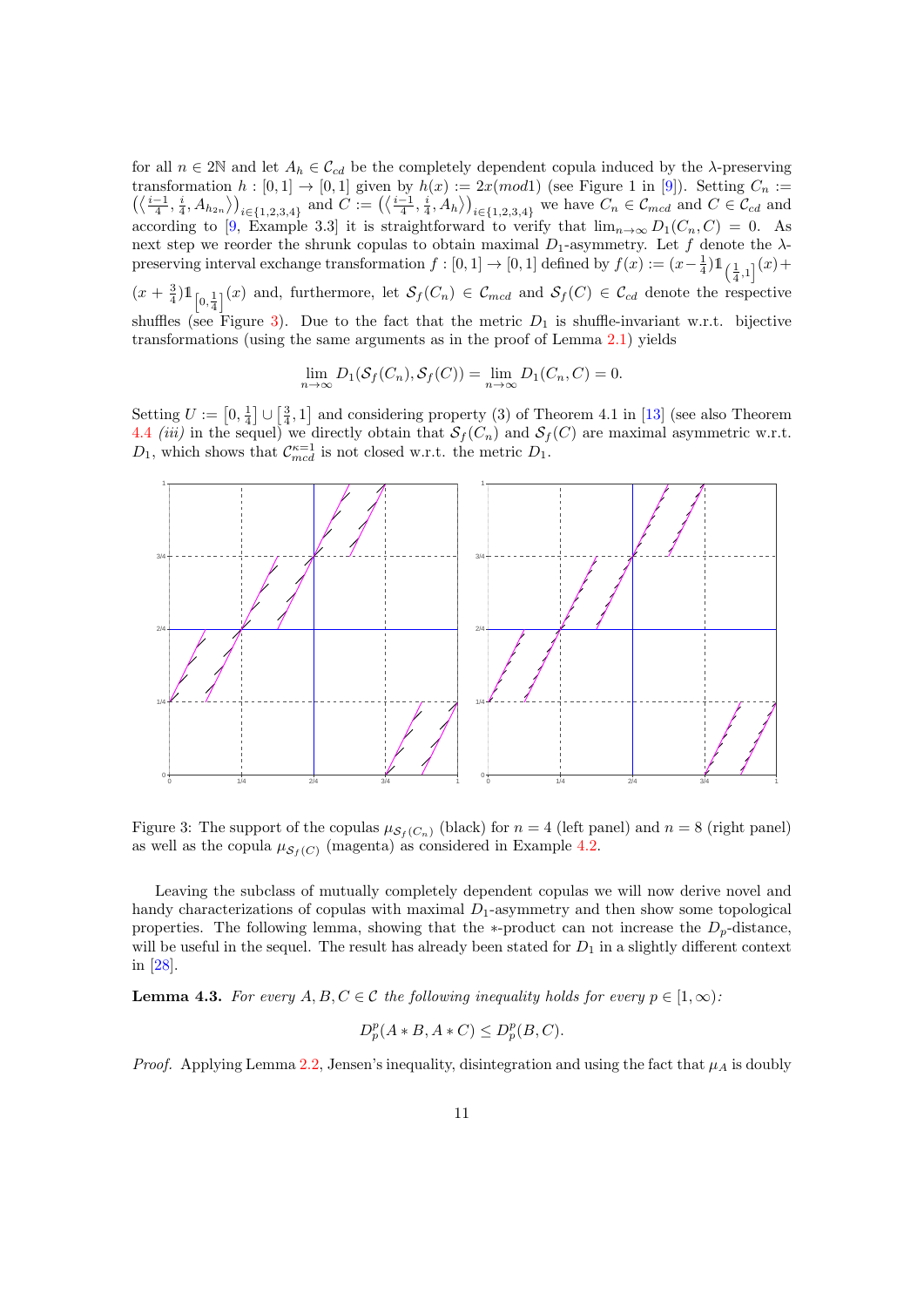stochastic we obtain

$$
D_p^p(A*B, A*C) = \int_{[0,1]} \int_{[0,1]} \left| \int_{[0,1]} K_B(t,[0,y]) K_A(x,dt) - \int_{[0,1]} K_C(t,[0,y]) K_A(x,dt) \right|^p d\lambda(x) d\lambda(y)
$$
  
\n
$$
\leq \int_{[0,1]} \int_{[0,1]} \int_{[0,1]} |K_B(t,[0,y]) - K_C(t,[0,y])|^p K_A(x,dt) d\lambda(x) d\lambda(y)
$$
  
\n
$$
= \int_{[0,1]} \int_{[0,1]} |K_B(t,[0,y]) - K_C(t,[0,y])|^p d\mu_A(x,t) d\lambda(y)
$$
  
\n
$$
= \int_{[0,1]} \int_{[0,1]} |K_B(t,[0,y]) - K_C(t,[0,y])|^p d\lambda(t) d\lambda(y) = D_p^p(B,C),
$$

which completes the proof.

The next theorem gathers several equivalent characterizations of copulas having maximal  $D_1$ -asymmetry (see [\[13\]](#page-25-4)), the novel ones established here are  $(v)$  and  $(vi)$ .

 $\Box$ 

<span id="page-11-0"></span>**Theorem 4.4.** For every  $A \in \mathcal{C}$  the following statements are equivalent:

$$
(i) \kappa(A) = 1,
$$

- (ii)  $\Phi_{A,A^t}(\frac{1}{2})=1$  (or equivalently, A has maximal  $D_{\infty}$ -asymmetry),
- (iii) there exists a Borel set  $U \in \mathcal{B}([0,1])$  with the following properties:

$$
\lambda(U \cap [0, \frac{1}{2}]) = \lambda(U \cap [\frac{1}{2}, 1]) = \frac{1}{4}, \ \mu_A(U \times [0, \frac{1}{2}]) = \frac{1}{2}, \ \mu_A([0, \frac{1}{2}] \times U) = 0,
$$

(iv) there exist sets  $U_1, U_2 \in \mathcal{B}([0,1])$  with  $U_1 \subseteq [0, \frac{1}{2}], U_2 \subseteq (\frac{1}{2}, 1], \lambda(U_1) = \lambda(U_2) = \frac{1}{4}$  and  $V_1 := [0, \frac{1}{2}] \setminus U_1$  and  $V_2 := (\frac{1}{2}, 1] \setminus U_2$ , and copulas  $C_1, C_2, C_3, C_4 \in \mathcal{C}$  such that the following identity

$$
A(x,y) = \frac{1}{4} [C_1(F_1(x), G_1(y)) + C_2(G_1(x), G_2(y)) + C_3(F_2(x), F_1(y)) + C_4(G_2(x), F_2(y))]
$$

holds, whereby  $F_i(x) := 4\lambda(U_i \cap [0, x])$  and  $G_i(x) := 4\lambda(V_i \cap [0, x])$  for  $i = 1, 2$ .

(v) 
$$
(A * A) \left(\frac{1}{2}, \frac{1}{2}\right) = 0
$$
,

(*vi*)  $D_1(A*A, A*A^t) = \frac{1}{2}$ .

*Proof.* The equivalences of  $(i)$ ,  $(ii)$ ,  $(iii)$  and  $(iv)$  have already been proved in [\[13\]](#page-25-4). Note that the equivalence in property (ii) directly follows from the facts that  $\Phi_{A,A}$ <sup>t</sup> is Lipschitz continuous with Lipschitz constant 2 and the function  $\Phi_{A,A^t}:[0,1]\to [0,1]$  fulfills  $\Phi_{A,A^t}(y)\leq \min\{2y,2(1-y)\}$ for every  $y \in [0, 1]$  (see Lemma 5 in [\[27\]](#page-26-1)). To show that (i) and (v) are equivalent we may proceed as follows: Suppose that  $\kappa(A) = 1$ . Then according to property *(iii)* there exists a Borel set  $U \in \mathcal{B}([0,1])$  with  $\lambda(U) = \frac{1}{2}$  such that  $K_A(x,[0,\frac{1}{2}]) = 1$  for every  $x \in U$ . Applying Eq. [\(2\)](#page-2-0) and disintegration yields another Borel set  $V \subseteq U^c$  with  $\lambda(V) = \frac{1}{2}$  and  $K_A(x, [0, \frac{1}{2}]) = 0$  for every  $x \in V$ . Setting  $\tilde{V} := U^c \setminus V$ , then obviously  $\lambda(\tilde{V}) = 0$  holds, and applying Lemma [2.2](#page-4-1) we obtain

$$
\mu_{A*A}([0, \frac{1}{2}] \times [0, \frac{1}{2}]) = \int_{[0, \frac{1}{2}]} \int_{[0,1]} K_A(s, [0, \frac{1}{2}]) K_A(x, ds) d\lambda(x)
$$
  
= 
$$
\int_{[0, \frac{1}{2}]} \left( \int_U 1 K_A(x, ds) + \int_V 0 K_A(x, ds) + \int_{\tilde{V}} K_A(s, [0, \frac{1}{2}]) K_A(x, ds) \right) d\lambda(x)
$$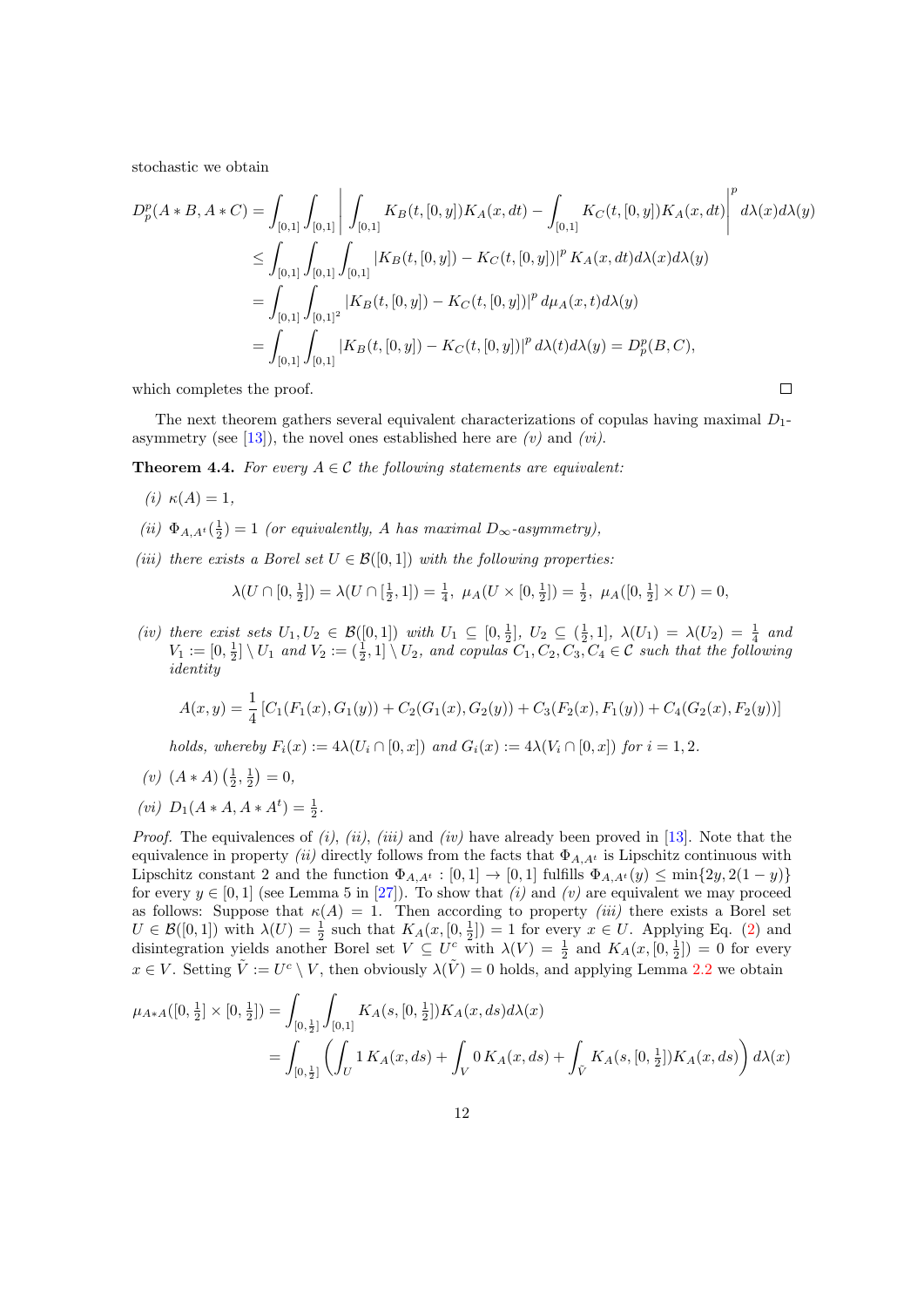$$
\leq \int_{[0,\frac{1}{2}]} K_A(x,U)d\lambda(x) + \int_{[0,\frac{1}{2}]} K_A(x,\tilde{V})d\lambda(x)
$$
  

$$
\leq \mu_A([0,\frac{1}{2}] \times U) + \mu_A([0,1] \times \tilde{V}) = 0 + \lambda(\tilde{V}) = 0.
$$

Suppose now that  $(A * A)(\frac{1}{2}, \frac{1}{2}) = 0$  holds. Then according to Eq. [\(5\)](#page-4-2) we have

$$
\int_{[0,1]} K_{A^t}(x,[0,\frac{1}{2}]) K_A(x,[0,\frac{1}{2}]) d\lambda(x) = 0,
$$

so there exists a set  $\Lambda \in \mathcal{B}([0,1])$  with  $\lambda(\Lambda) = 1$  such that  $K_{A^t}(x,[0,\frac{1}{2}])K_A(x,[0,\frac{1}{2}]) = 0$  holds for all  $x \in \Lambda$ . Considering  $\min\{a, b\} = \frac{1}{2}(a + b - |a - b|)$  therefore yields

$$
\Phi_{A,A^t}(\frac{1}{2}) = \int_{[0,1]} |K_A(x,[0,\frac{1}{2}]) - K_{A^t}(x,[0,\frac{1}{2}])|d\lambda(x)
$$
  
\n
$$
= \int_{[0,1]} K_A(x,[0,\frac{1}{2}])d\lambda(x) + \int_{[0,1]} K_{A^t}(x,[0,\frac{1}{2}])d\lambda(x)
$$
  
\n
$$
- 2 \int_{[0,1]} \min\{K_A(x,[0,\frac{1}{2}]), K_{A^t}(x,[0,\frac{1}{2}])\}d\lambda(x)
$$
  
\n
$$
= \frac{1}{2} + \frac{1}{2} - 2 \int_{\Lambda} \min\{K_A(x,[0,\frac{1}{2}]), K_{A^t}(x,[0,\frac{1}{2}])\}d\lambda(x) = \frac{1}{2} + \frac{1}{2} - 2 \cdot 0 = 1.
$$

To show the equivalence of (i) and (vi) first assume that  $D_1(A*A, A*A^t) = \frac{1}{2}$ . Then applying Lemma [4.3](#page-10-1) directly yields  $D_1(A, A^t) \geq \frac{1}{2}$ , hence  $\kappa(A) = 1$ . On the other hand, if  $\kappa(A) = 1$  holds we may proceed as follows: There exists a Borel set  $U \in \mathcal{B}([0,1])$  with  $\lambda(U) = \frac{1}{2}$  and  $K_A(x, [0, \frac{1}{2}]) = 1$ as well as  $K_{A^t}(x,[0,\frac{1}{2}])=0$  for every  $x\in U$ . Using disintegration and Eq. [\(2\)](#page-2-0) there exists a Borel set  $V \subseteq U^c$  with  $\lambda(V) = \frac{1}{2}$  and  $K_A(x, [0, \frac{1}{2}]) = 0$  and  $K_{A^t}(x, [0, \frac{1}{2}]) = 1$  for every  $x \in V$ . As before, set  $\tilde{V} := U^c \setminus V$ . Applying Lemma [2.2](#page-4-1) yields

$$
A * A^{t} \left(\frac{1}{2}, \frac{1}{2}\right) = \mu_{A * A^{t}} \left( \left[0, \frac{1}{2}\right] \times \left[0, \frac{1}{2}\right] \right) = \int_{[0, \frac{1}{2}]} \int_{[0,1]} K_{A^{t}} \left(s, \left[0, \frac{1}{2}\right]\right) K_{A}(x, ds) d\lambda(x)
$$
  
\n
$$
\leq \int_{[0, \frac{1}{2}]} \int_{U^{c}} 1 K_{A}(x, ds) d\lambda(x) = \int_{[0, \frac{1}{2}]} K_{A}(x, U^{c}) d\lambda(x)
$$
  
\n
$$
= \mu_{A} \left( \left[0, \frac{1}{2}\right] \times U^{c} \right) = \frac{1}{2} - \mu_{A} \left( \left[0, \frac{1}{2}\right] \times U \right) = \frac{1}{2}
$$

as well as

$$
\mu_{A*A^t} ([0, \frac{1}{2}] \times [0, \frac{1}{2}]) = \int_{[0, \frac{1}{2}]} \left( \int_U 0 K_A(x, ds) + \int_V 1 K_A(x, ds) + \int_{\tilde{V}} K_{A^t} (s, [0, \frac{1}{2}]) K_A(x, ds) \right) d\lambda(x)
$$
  
\n
$$
\geq \int_{[0, \frac{1}{2}]} K_A(x, V) d\lambda(x) = \mu_A ([0, \frac{1}{2}] \times V) = \frac{1}{2} - \mu_A ([0, \frac{1}{2}] \times V^c)
$$
  
\n
$$
= \frac{1}{2} - (\mu_A ([0, \frac{1}{2}] \times U) + \mu_A ([0, \frac{1}{2}] \times \tilde{V})) \geq \frac{1}{2}.
$$

Together with property (v) there exist Borel sets  $\Delta_1 \subseteq [0, \frac{1}{2}]$  and  $\Delta_2 \subseteq (\frac{1}{2}, 1]$  with  $\lambda(\Delta_1)$  $\lambda(\Delta_2) = \frac{1}{2}$  such that

 $K_{A*A}\left(x_1,\left[0,\frac{1}{2}\right]\right)=0, K_{A*A}\left(x_2,\left[0,\frac{1}{2}\right]\right)=1 \text{ and } K_{A*A^t}\left(x_1,\left[0,\frac{1}{2}\right]\right)=1, K_{A*A^t}\left(x_2,\left[0,\frac{1}{2}\right]\right)=0$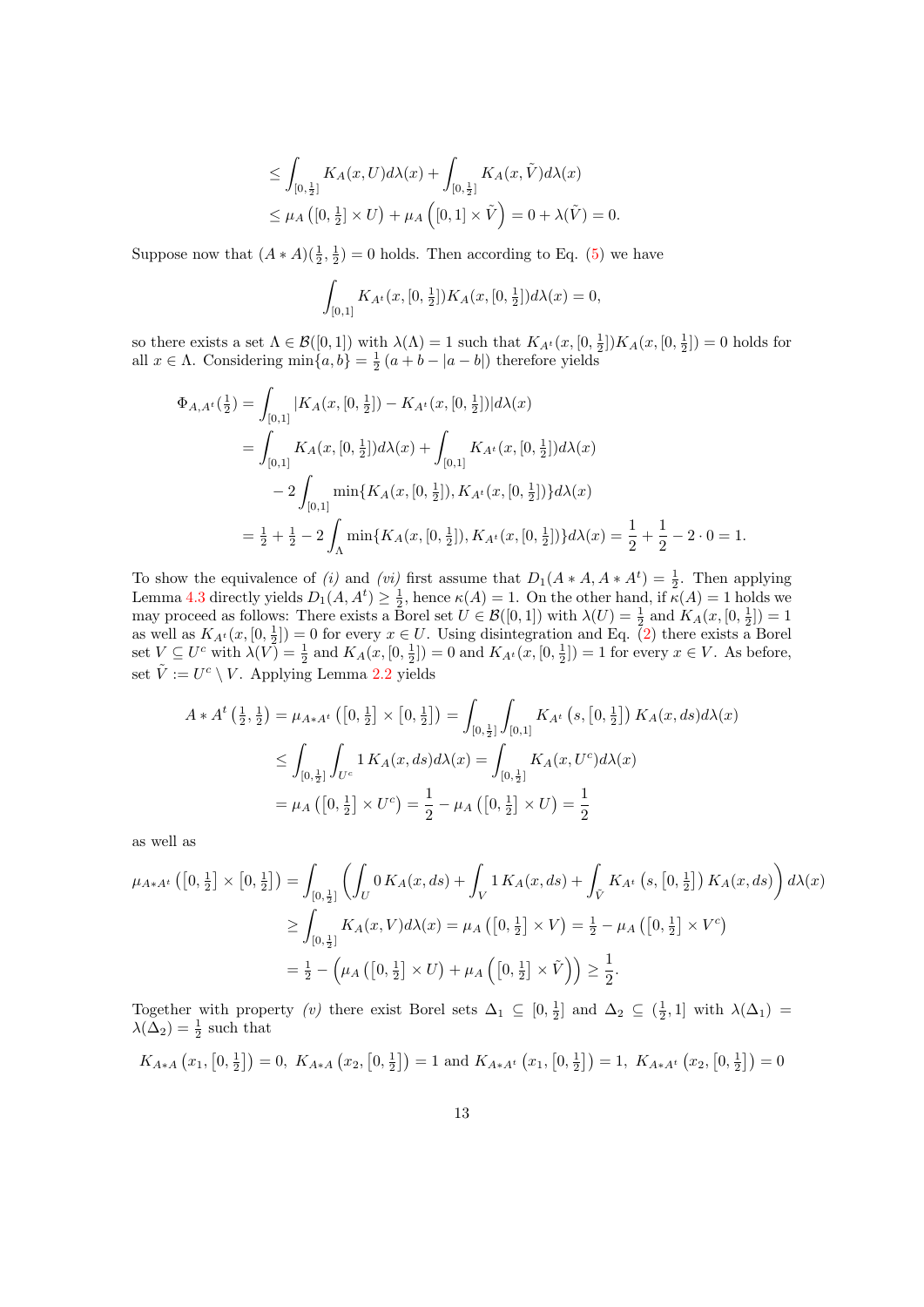for every  $x_1 \in \Delta_1$  and  $x_2 \in \Delta_2$ , which gives

$$
\Phi_{A*A,A*A^t}\left(\frac{1}{2}\right) = \int_{[0,1]} |K_{A*A}\left(x,\left[0,\frac{1}{2}\right]\right) - K_{A*A^t}\left(x,\left[0,\frac{1}{2}\right]\right)|d\lambda(x) = \lambda(\Delta_1) + \lambda(\Delta_2) = 1.
$$

Since  $y \mapsto \Phi_{A,B}(y)$  is Lipschitz continuous with Lipschitz constant 2 (see [\[27\]](#page-26-1)[Lemma 5]), the property that  $D_1(A*A, A*A^t) = \frac{1}{2}$  follows immediately and the proof is complete.  $\Box$ 

Remark 4.5. For mutually completely dependent copulas  $A_h \in \mathcal{C}_{mod}$ , property (*vi*) of Theorem [4.4](#page-11-0) simplifies to

$$
\kappa(A_h) = 1
$$
 if and only if  $D_1(A_h * A_h, M) = D_1(A_{h^2}, M) = ||h^2 - id||_1 = \frac{1}{2}$ ,

where the second equality of the right hand side directly follows from [\[27\]](#page-26-1)[Proposition 15 (ii)]. Furthermore, considering property (v) of Theorem [4.4](#page-11-0) one might conjecture that  $(A * A^t)(\frac{1}{2}, \frac{1}{2}) = \frac{1}{2}$  also implies  $\kappa(A) = 1$ . For the symmetric copula M, however, it is clear that  $M(\frac{1}{2}, \frac{1}{2}) = \frac{1}{2}$  as wel as  $M*M^t=M*M=M$  holds.

Not surprisingly, the following result holds.

<span id="page-13-0"></span>**Proposition 4.6.** The set  $\mathcal{C}^{\kappa=1}$  is closed in  $(\mathcal{C}, D_{\partial})$ .

*Proof.* Let  $(A_n)_{n\in\mathbb{N}}$  be a sequence of maximal  $D_1$ -asymmetric copulas fulfilling  $\lim_{n\to\infty}D_\partial(A_n, A)$ 0 for some  $A \in \mathcal{C}$ . Then applying Theorem [4.4,](#page-11-0) the triangle inequality and the fact that  $D_{\partial}$ convergence implies both  $\lim_{n\to\infty} \Phi_{A_n,A}\left(\frac{1}{2}\right) = 0$  and  $\lim_{n\to\infty} \Phi_{A_n^t,A^t}\left(\frac{1}{2}\right) = 0$  we obtain

$$
1 = \Phi_{A_n, A_n^t}\left(\frac{1}{2}\right) \leq \Phi_{A_n, A}\left(\frac{1}{2}\right) + \Phi_{A, A^t}\left(\frac{1}{2}\right) + \Phi_{A^t, A_n^t}\left(\frac{1}{2}\right)
$$

and hence

$$
\Phi_{A,A^t}\left(\frac{1}{2}\right) \ge 1 - \lim_{n \to \infty} \Phi_{A_n,A}\left(\frac{1}{2}\right) - \lim_{n \to \infty} \Phi_{A^t,A_n^t}\left(\frac{1}{2}\right) = 1.
$$

Remark 4.7. Proposition [4.6](#page-13-0) certainly isn't surprising, the following result, however, is. Key for proving the statement is property  $(v)$  of Theorem [4.4.](#page-11-0)

**Theorem 4.8.** The set  $\mathcal{C}^{\kappa=1}$  is closed in  $(\mathcal{C}, D_1)$ .

Proof. Suppose  $A, A_1, A_2, \ldots$  are copulas, that  $\kappa(A_n) = 1$  for every  $n \in \mathbb{N}$  and that  $\lim_{n \to \infty} D_1(A_n, A) =$ 0. Since the  $*$ -product is jointly continuous w.r.t.  $D_1$  (see [\[29\]](#page-26-5)) we have

$$
\lim_{n \to \infty} D_1(A_n * A_n, A * A) = 0.
$$

Considering that D<sub>1</sub>-convergence implies  $d_{\infty}$ -convergence,  $\lim_{n\to\infty}(A_n * A_n) \left(\frac{1}{2}, \frac{1}{2}\right) = A * A \left(\frac{1}{2}, \frac{1}{2}\right)$ follows, and applying Theorem [4.4](#page-11-0) the proof is complete.

Analogous to the fact, that shuffles are dense in  $(C, d_{\infty})$  the set  $\mathcal{C}_{med}^{\kappa=1}$  is dense in  $(\mathcal{C}^{\kappa=1}, d_{\infty})$ . **Theorem 4.9.** The set  $\mathcal{C}_{\text{med}}^{\kappa=1}$  is dense in  $(\mathcal{C}^{\kappa=1}, d_{\infty})$ .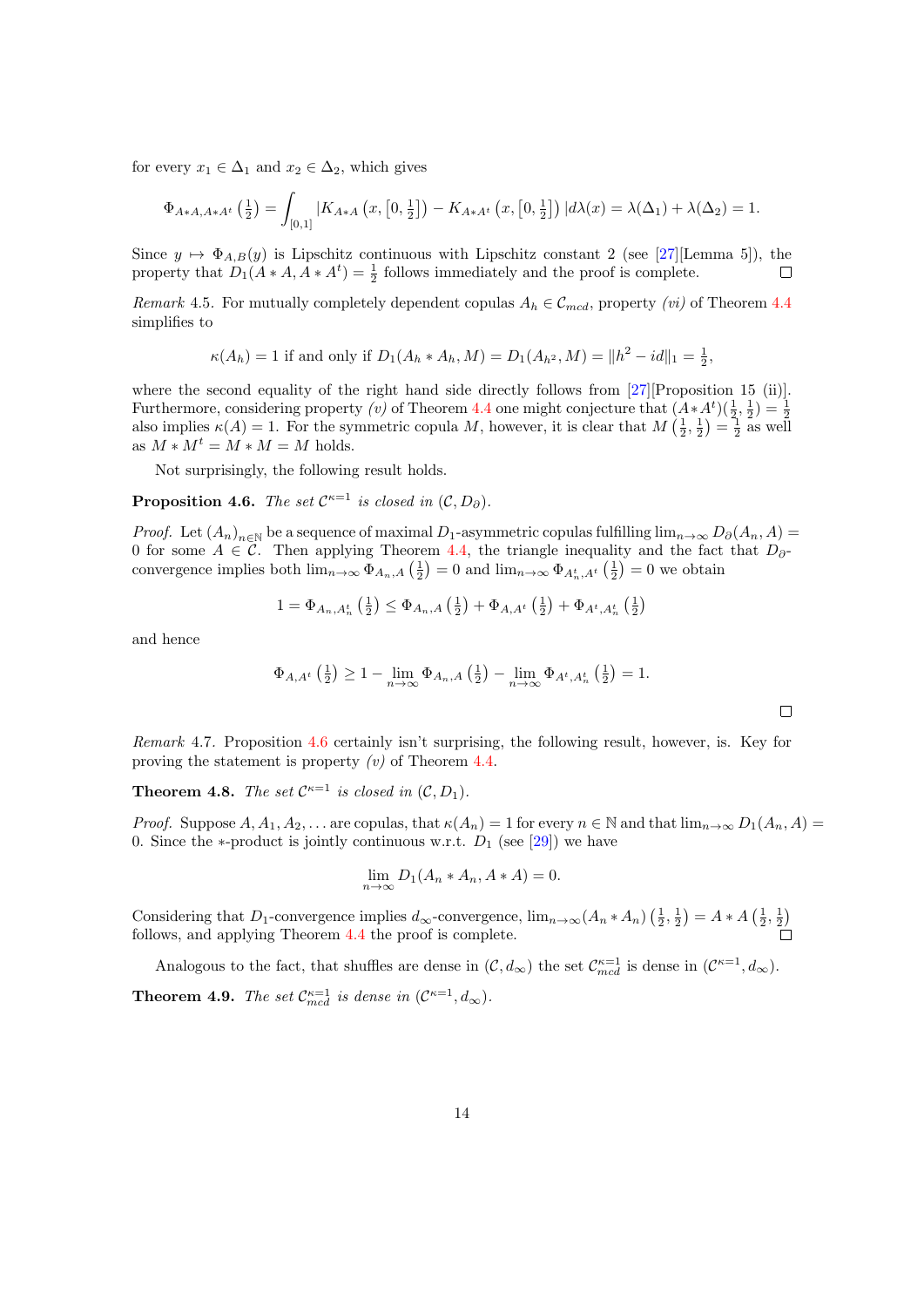*Proof.* Fix  $\varepsilon > 0$  and let  $A \in \mathcal{C}^{\kappa-1}$  be a copula with maximal  $D_1$ -asymmetry. According to property (iv) in Theorem [4.4](#page-11-0) there exist sets  $U_1, U_2, V_1, V_2 \in \mathcal{B}([0,1])$  and copulas  $C_1, C_2, C_3, C_4 \in \mathcal{C}$  such that

$$
A(x,y) = \frac{1}{4} \bigg[ C_1(F_1(x), G_1(y)) + C_2(G_1(x), G_2(y)) + C_3(F_2(x), F_1(y)) + C_4(G_2(x), F_2(y)) \bigg],
$$

whereby  $F_i(x) := 4\lambda(U_i \cap [0, x]) = 4 \int_{[0, x]} 1 \mathbb{1}_{U_i}(s) \lambda(s)$  and  $G_i(x) := 4\lambda(V_i \cap [0, x]) = 4 \int_{[0, x]} 1 \mathbb{1}_{V_i}(s) d\lambda(s)$ for  $i \in \{1,2\}$ . It is well known that  $\mathcal{C}_{mcd}$  (in fact even the family of straight shuffles) is dense in  $(C, d_{\infty})$  (see, e.g., [\[6\]](#page-25-8)[Corollary 4.1.16]), hence, we can find mutually completely dependent copulas  $C_{h_1}, C_{h_2}, C_{h_3}, C_{h_4} \in \mathcal{C}_{mod}$  with  $d_{\infty}(C_i, C_{h_i}) < \varepsilon$  for every  $i \in \{1, 2, 3, 4\}$ . Defining  $\tilde{A}$  by

$$
\tilde{A}(x,y) := \frac{1}{4} \bigg[ C_{h_1}(F_1(x), G_1(y)) + C_{h_2}(G_1(x), G_2(y)) + C_{h_3}(F_2(x), F_1(y)) + C_{h_4}(G_2(x), F_2(y)) \bigg],
$$

and applying Theorem [4.4](#page-11-0) we conclude that  $\tilde{A}$  has maximal D<sub>1</sub>-asymmetry too. Furthermore, using the triangle inequality we obtain

$$
\sup_{x,y\in[0,1]}|A(x,y) - \tilde{A}(x,y)| \leq \frac{1}{4} \sup_{x,y\in[0,1]}|C_1(F_1(x), G_1(y)) - C_{h_1}(F_1(x), G_1(y))| \n+ \frac{1}{4} \sup_{x,y\in[0,1]}|C_2(G_1(x), G_2(y)) - C_{h_2}(G_1(x), G_2(y))| \n+ \frac{1}{4} \sup_{x,y\in[0,1]}|C_3(F_2(x), F_1(y)) - C_{h_3}(F_2(x), F_1(y))| \n+ \frac{1}{4} \sup_{x,y\in[0,1]}|C_4(G_2(x), F_2(y)) - C_{h_4}(G_2(x), F_2(y))| \n\leq \frac{1}{4} \sum_{i=1}^4 d_{\infty}(C_i, C_{h_i}) < \frac{\varepsilon}{4} + \frac{\varepsilon}{4} + \frac{\varepsilon}{4} + \frac{\varepsilon}{4} = \varepsilon.
$$

As final step we have to show  $\tilde{A} \in \mathcal{C}_{mcd}$ , which can be done as follows: Fix  $y \in [0,1]$ , then by applying Lemma 1 in [\[20\]](#page-25-16) using the fact that  $K_{C_{h_i}}(x,[0,y])$  is given by  $K_{C_{h_i}}(x,[0,y]) = 1_{[0,y]}(h_i(x))$ for  $\lambda$ -a.e.  $x \in [0,1]$  and every  $i \in \{1,\ldots,4\}$ , the Markov kernel  $K_{\tilde{A}}(x,[0,y])$  of  $\tilde{A}$  can be expressed by

$$
K_{\tilde{A}}(x,[0,y]) = \begin{cases} \mathbb{1}_{[0,G_1(y)]}(h_1 \circ F_1(x)) & \text{for } x \in U_1 \\ \mathbb{1}_{[0,G_2(y)]}(h_2 \circ G_1(x)) & \text{for } x \in V_1 \\ \mathbb{1}_{[0,F_1(y)]}(h_3 \circ F_2(x)) & \text{for } x \in U_2 \\ \mathbb{1}_{[0,F_2(y)]}(h_4 \circ G_2(x)) & \text{for } x \in V_2 \end{cases}
$$

for  $\lambda$ -a.e.  $x \in [0,1]$ . Since  $\{U_1, U_2, V_1, V_2\}$  form a partition of  $[0,1]$ , for each  $y \in [0,1]$  we have that  $K_{\tilde{A}}(x,[0,y]) \in \{0,1\}$  for  $\lambda$ -a.e.  $x \in [0,1]$ , which is equivalent to A being completely dependent (see [\[3\]](#page-24-0)). Using the same arguments we also obtain for every  $y \in [0,1]$  that  $K_{\tilde{A}^t}(x,[0,y]) =$  $(\partial_1 \tilde{A}^t)(x,y) = (\partial_2 \tilde{A})(y,x) \in \{0,1\}$  for  $\lambda$ -a.e.  $x \in [0,1]$ , i.e.,  $\tilde{A}^t$  is completely dependent too. Altogether, we have shown that  $\tilde{A} \in \mathcal{C}_{mcd}$ , which completes the proof.  $\Box$ 

### 5 Maximal  $D_p$ -asymmetry

Since the metrics  $D_p$ ,  $p \in [1,\infty]$  induce the same topology on C one could conjecture that maximal  $D_p$ -asymmetry might be the same as maximal  $D_1$ -asymmetry. We will falsify this idea and start with 3 simple lemmata.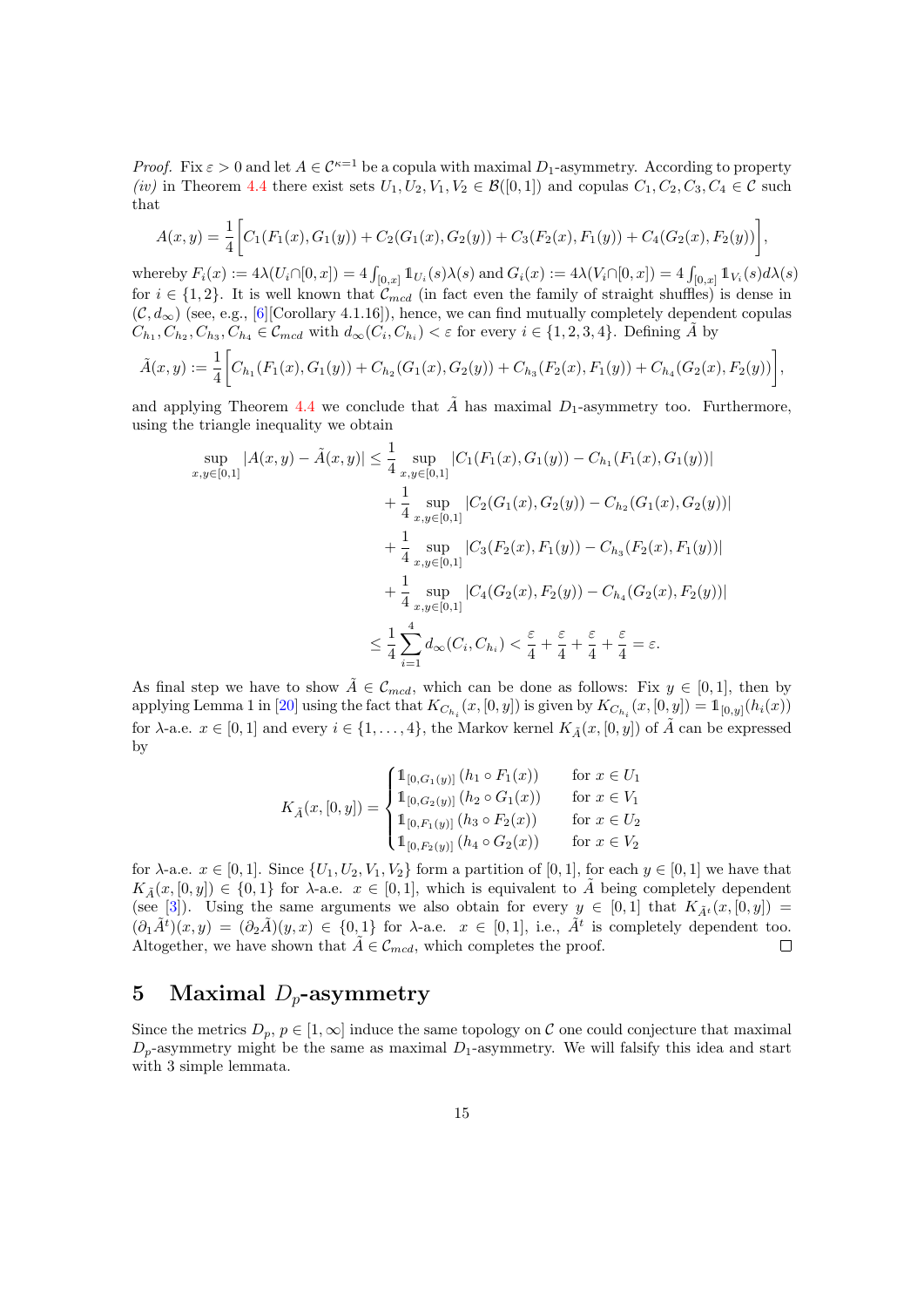<span id="page-15-0"></span>**Lemma 5.1** ([\[27\]](#page-26-1)). Suppose that  $h_1, h_2$  are  $\lambda$ -preserving transformations on [0,1] and let  $A_{h_1}$ ,  $A_{h_2}$  denote the corresponding completely dependent copulas. Then

$$
D_p^p(A_{h_1}, A_{h_2}) = D_1(A_{h_1}, A_{h_2}) = ||h_1 - h_2||_1
$$

holds for every  $p \in (1, \infty)$ .

**Lemma 5.2.** The metric space  $(C, D_n)$  has the following diameter:

- 1.  $diam_{D_p}(\mathcal{C}) = 2^{-\frac{1}{p}}$  for  $p \in [1, \infty)$
- 2.  $diam_{D_{\infty}}(\mathcal{C}) = 1$ .

Proof. According to Lemma 5 in [\[27\]](#page-26-1) we have

$$
diam_{D_1}(\mathcal{C}) = \int_{[0,1]} \min\{2y, 2(1-y)\} d\lambda(y) = \frac{1}{2}.
$$

Since  $|K_A(x,[0,y]) - K_B(x,[0,y])| \in [0,1]$  it is straightforward to verify that

$$
D_p^p(A, B) \le D_1(A, B) \le D_p(A, B)
$$
\n(8)

holds for every  $A, B \in \mathcal{C}$  and  $p \in [1, \infty)$ . As direct consequence we get  $D_p(A, B) \le D_1(A, B)^{\frac{1}{p}} \le$  $2^{-\frac{1}{p}}$ . On the other hand, there exist copulas  $A, B \in \mathcal{C}$  with  $D_p(A, B) = 2^{-\frac{1}{p}}$ . Considering  $A = M$ and  $B = W$  and applying Lemma [5.1](#page-15-0) yields

$$
D_p^p(M, W) = D_1(M, W) = \frac{1}{2}.
$$

The assertion for  $p = \infty$  is a direct consequence of Lemma 5 in [\[27\]](#page-26-1).

Slightly adapting the notation of the previous section we will now focus on the family  $\mathcal{C}^{\kappa_p=1}$  of all bivariate copulas with maximal  $D_p$ -asymmetry, i.e.,  $\mathcal{C}^{\kappa_p=1} := \{A \in \mathcal{C} : \kappa_p(A) := 2^{\frac{1}{p}} D_p(A, A^t) = 1\}.$ Building upon Lemma [5.1](#page-15-0) and Theorem 3.5 in [\[13\]](#page-25-4) there are mutually completely dependent copulas  $A \in \mathcal{C}_{med}$  such that  $\kappa_p(A) = 1$  is attained for every  $p \in [1, \infty]$ . In fact, the copula  $A_h$  defined in Example 3.4 in [\[13\]](#page-25-4) has maximal  $D_p$ -asymmetry for every  $p \in [1,\infty]$ . The following lemma shows that a copula with maximal  $D_p$ -asymmetry for  $p \in (1,\infty)$  also has maximal  $D_1$ -asymmetry.

<span id="page-15-2"></span>**Lemma 5.3.** If  $A \in \mathcal{C}$  satisfies  $\kappa_p(A) = 1$  for some  $p \in (1, \infty)$  then  $\kappa_1(A) = 1$  holds.

*Proof.* Using the inequality  $D_p^p(A, B) \le D_1(A, B)$  as well as the fact that  $D_1(A, B) \le \frac{1}{2}$  holds for all  $A, B \in \mathcal{C}$  we get

$$
1 = 2^{\frac{1}{p}} D_p(A, A^t) \le (2 D_1(A, A^t))^{\frac{1}{p}} \le 1,
$$

which yields  $D_1(A, A^t) = \frac{1}{2}$ .

<span id="page-15-1"></span>The following example, however, shows that the reverse implication does not hold in general. Example 5.4. Suppose that  $A \in \mathcal{C}$  corresponds to the uniform distribution on the union of the four squares (see Figure [4\)](#page-16-0)

$$
\left(0, \frac{1}{4}\right) \times \left(\frac{1}{4}, \frac{2}{4}\right), \left(\frac{1}{4}, \frac{2}{4}\right) \times \left(\frac{2}{4}, \frac{3}{4}\right), \left(\frac{2}{4}, \frac{3}{4}\right) \times \left(\frac{3}{4}, 1\right), \left(\frac{3}{4}, 1\right) \times \left(0, \frac{1}{4}\right).
$$

 $\Box$ 

 $\Box$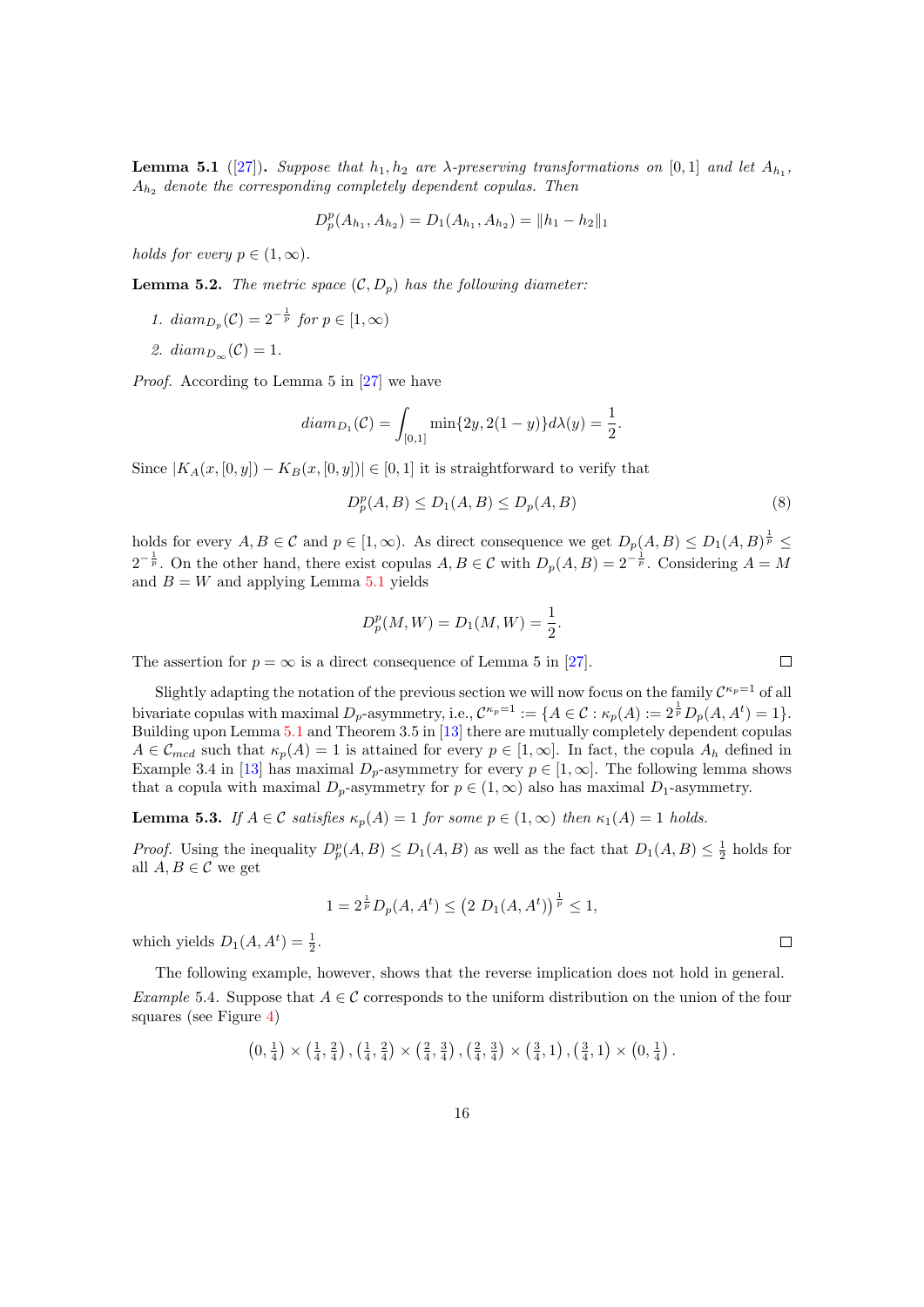Since A (and  $A^t$ ) is a checkerboard copula (see, for instance, [\[11,](#page-25-5) [19\]](#page-25-13)) a version of the Markov kernel of A is piecewise linear in y for fixed  $x \in [0,1]$  and does not depend on the choice of the point  $x \in (\frac{i-1}{4}, \frac{i}{4})$  for every  $i \in \{1, ..., 4\}$ , (a version of) the corresponding Markov kernel is given by

$$
K_A(x,[0,y]) = \begin{cases} (4y-1)1\left(\frac{1}{4},\frac{2}{4}\right](y) + 1\left(\frac{2}{4},1\right)(y) & \text{for } x \in \left(0,\frac{1}{4}\right) \\ (4y-2)1\left(\frac{2}{4},\frac{3}{4}\right](y) + 1\left(\frac{3}{4},1\right)(y) & \text{for } x \in \left(\frac{1}{4},\frac{2}{4}\right) \\ (4y-3)1\left(\frac{3}{4},1\right](y) & \text{for } x \in \left(\frac{2}{4},\frac{3}{4}\right) \\ (4y)1\left[\left(0,\frac{1}{4}\right](y) + 1\left(\frac{1}{4},1\right](y) & \text{for } x \in \left(\frac{3}{4},1\right). \end{cases}
$$

It is straightforward to verify  $\kappa_1(A) = 1$  (e.g., by using property *(iv)* or property *(v)* in Theorem



<span id="page-16-0"></span>Figure 4: Density of the copula A (left panel) and the copula  $A<sup>t</sup>$  (right panel) considered in Example [5.4.](#page-15-1) The copula A has maximal  $D_1$ -asymmetry, i.e.,  $\kappa_1(A) = 1$ , nevertheless  $\kappa_p(A) < 1$ holds for  $p \in (1,\infty)$ .

[4.4\)](#page-11-0). On the other hand, simple calculations (see Appendix [6\)](#page-22-0) yield

$$
D_p^p(A, A^t) = \frac{1}{4} + 2 \int_{[0, \frac{1}{4}]} (4x)^p d\lambda(x) = \frac{1}{4} + \frac{2}{4p+4}
$$

for every  $p \in [1, \infty)$ . As a direct consequence we get  $D_p^p(A, A^t) < 2^{-1}$  for every  $p \in (1, \infty)$ , i.e., although A has maximal  $D_1$ -asymmetry, it fails to have maximal  $D_p$ -asymmetry.

Contrary to  $D_1$ , the class  $\mathcal{C}^{\kappa_p=1}$ ,  $p \in (1,\infty)$  only contains mutually completely dependent copulas.

<span id="page-16-1"></span>**Theorem 5.5.** If  $A \in \mathcal{C}$  has maximal  $D_p$ -asymmetry for  $p \in (1,\infty)$ , then A is a mutually completely dependent copula.

*Proof.* If  $\kappa_p(A) = 1$  we have  $\kappa_1(A) = 1$  and  $D_p(A, A^t) = 2^{-\frac{1}{p}}$ , which implies

$$
\frac{1}{2} = \int_{[0,1]} \int_{[0,1]} |K_A(x,[0,y]) - K_{A^t}(x,[0,y])|^p d\lambda(x) d\lambda(y)
$$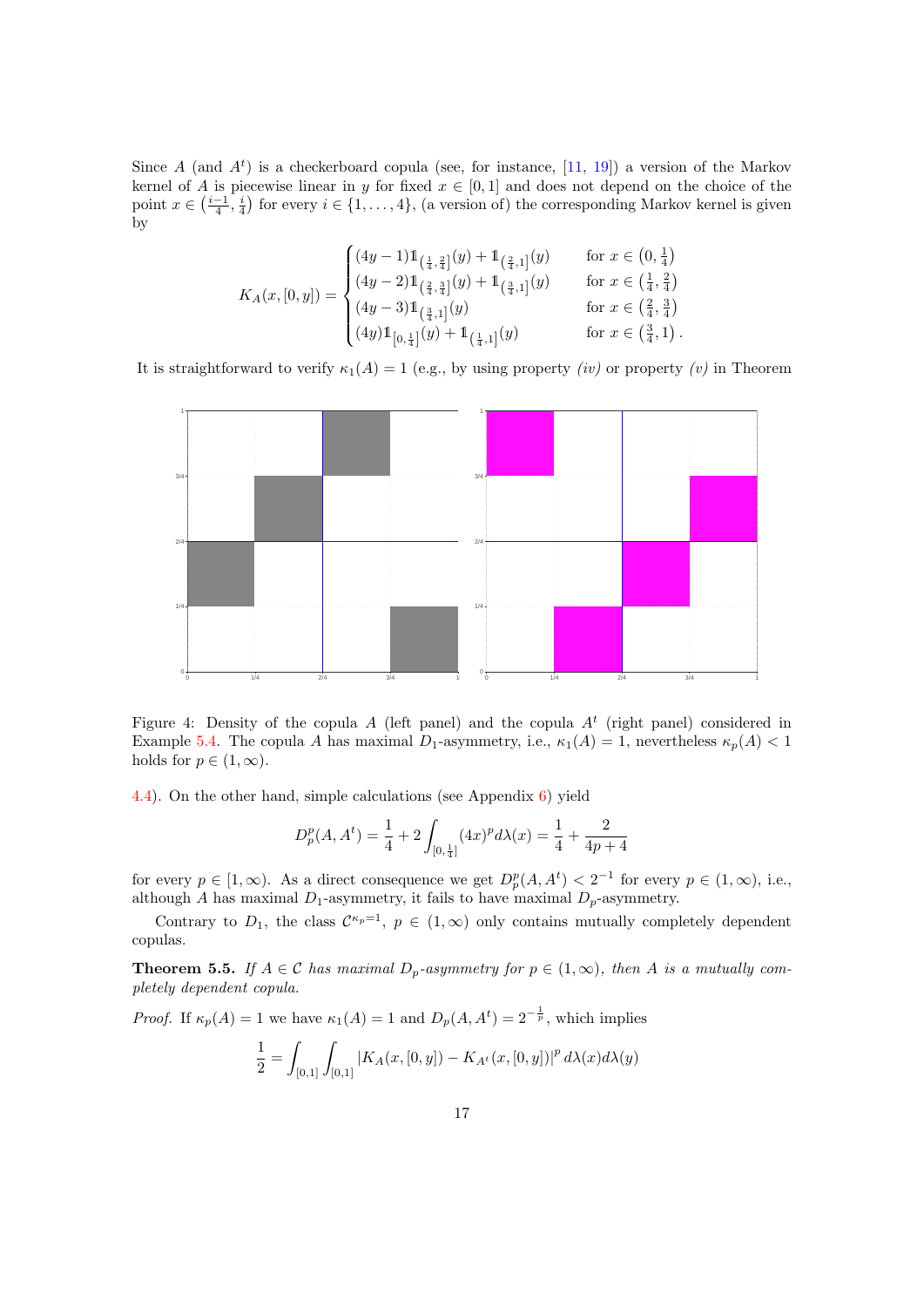$$
\leq \int_{[0,1]} \int_{[0,1]} |K_A(x,[0,y]) - K_{A^t}(x,[0,y])| d\lambda(x) d\lambda(y) = \frac{1}{2}.
$$

Therefore we obtain

$$
|K_A(x,[0,y])-K_{A^t}(x,[0,y])|^p=|K_A(x,[0,y])-K_{A^t}(x,[0,y])|,
$$

or equivalently, that

<span id="page-17-0"></span>
$$
|K_A(x,[0,y]) - K_{A^t}(x,[0,y])| \in \{0,1\}
$$
\n<sup>(9)</sup>

holds for  $\lambda^2$ -a.e.  $(x, y) \in [0, 1]^2$ . According to Lemma [5.3](#page-15-2) and property *(iii)* in Theorem [4.4](#page-11-0) there exist sets  $U \in \mathcal{B}([0,1])$  and  $V \in \mathcal{B}([0,1])$  such that  $U \cap V = \emptyset$ ,  $\lambda(U) = \lambda(V) = \frac{1}{2}$  and

$$
K_A(x, [0, y]) = \begin{cases} \leq 1 & \text{for every } y \in \left[0, \frac{1}{2}\right] \\ 1 & \text{for every } y \in \left(\frac{1}{2}, 1\right] \end{cases} \qquad K_{A^t}(x, [0, y]) = \begin{cases} 0 & \text{for every } y \in \left[0, \frac{1}{2}\right] \\ \leq 1 & \text{for every } y \in \left(\frac{1}{2}, 1\right] \end{cases}
$$

for every  $x \in U$  as well as

$$
K_A(x, [0, y]) = \begin{cases} 0 & \text{for every } y \in \left[0, \frac{1}{2}\right] \\ \leq 1 & \text{for every } y \in \left(\frac{1}{2}, 1\right] \end{cases} \qquad K_{A^t}(x, [0, y]) = \begin{cases} \leq 1 & \text{for every } y \in \left[0, \frac{1}{2}\right] \\ 1 & \text{for every } y \in \left(\frac{1}{2}, 1\right] \end{cases}
$$

for every  $x \in V$ . Fix  $x \in U$  such that Eq. [\(9\)](#page-17-0) holds and suppose that  $K_A(x, [0, y]) = y_0 \in (0, 1)$ for some  $y \in [0, \frac{1}{2}]$ . Then due to Eq. [\(9\)](#page-17-0) the Markov kernel of  $A^t$  must satisfy  $K_{A^t}(x, [0, y]) = y_0$ , which is a contradiction to the fact that  $K_{A} (x, [0, y]) = 0$  for every  $y \in [0, \frac{1}{2}]$ . Hence we obtain that  $K_A(x, [0, y]) \in \{0, 1\}$  for every  $y \in [0, 1]$ . In an analogous way we obtain that  $K_{A<sup>t</sup>}(x, [0, y]) \in \{0, 1\}$ holds for every  $y \in [0,1]$ . Proceeding in the exactly same manner for  $x \in V$  we get that for  $\lambda$ -a.e.  $x \in [0,1]$  and every  $y \in [0,1]$  the Markov kernels of A and  $A<sup>t</sup>$  satisfy  $K_A(x,[0,y]) \in \{0,1\}$  and  $K_{A<sup>t</sup>}(x,[0,y]) \in \{0,1\}$ . By Theorem 7.1 in [\[3\]](#page-24-0) and Lemma 3.4 in [\[10\]](#page-25-6) it follows that A and  $A<sup>t</sup>$  are completely dependent, implying that A is mutually completely dependent.  $\Box$ 

Altogether we have shown the following results:

Corollary 5.6. The following properties hold:

- 1.  $\mathcal{C}^{\kappa_1=1}=\mathcal{C}^{\kappa_{\infty}=1}$ .
- 2.  $\mathcal{C}^{\kappa_1=1} \supsetneq \mathcal{C}^{\kappa_p=1}$  for every  $p \in (1,\infty)$ .
- 3.  $\mathcal{C}_{mcd}^{\kappa_1=1} = \mathcal{C}^{\kappa_p=1}$  for every  $p \in (1,\infty)$ .

## 6 Maximal  $D_p$ -asymmetric copulas and their values for  $\zeta_1$ and  $\xi$

In Section [3](#page-4-3) we have shown that copulas  $A \in \mathcal{C}$  with maximal  $d_{\infty}$ -asymmetry have very high dependence scores with respect to  $\zeta_1$  and  $\xi$ . Here we now focus on the range of these dependence measures to maximal  $D_p$ -asymmetric copulas.

**Theorem 6.1.** If  $A \in \mathcal{C}$  satisfies  $\kappa_p(A) = 1$  for some  $p \in (1, \infty)$  then  $\zeta_1(A) = \xi(A) = 1$ .

*Proof.* Since  $\zeta_1(A)$  and  $\xi(A)$  are 1 if and only if A is completely dependent, the assertion directly follows from Theorem [5.5.](#page-16-1)  $\Box$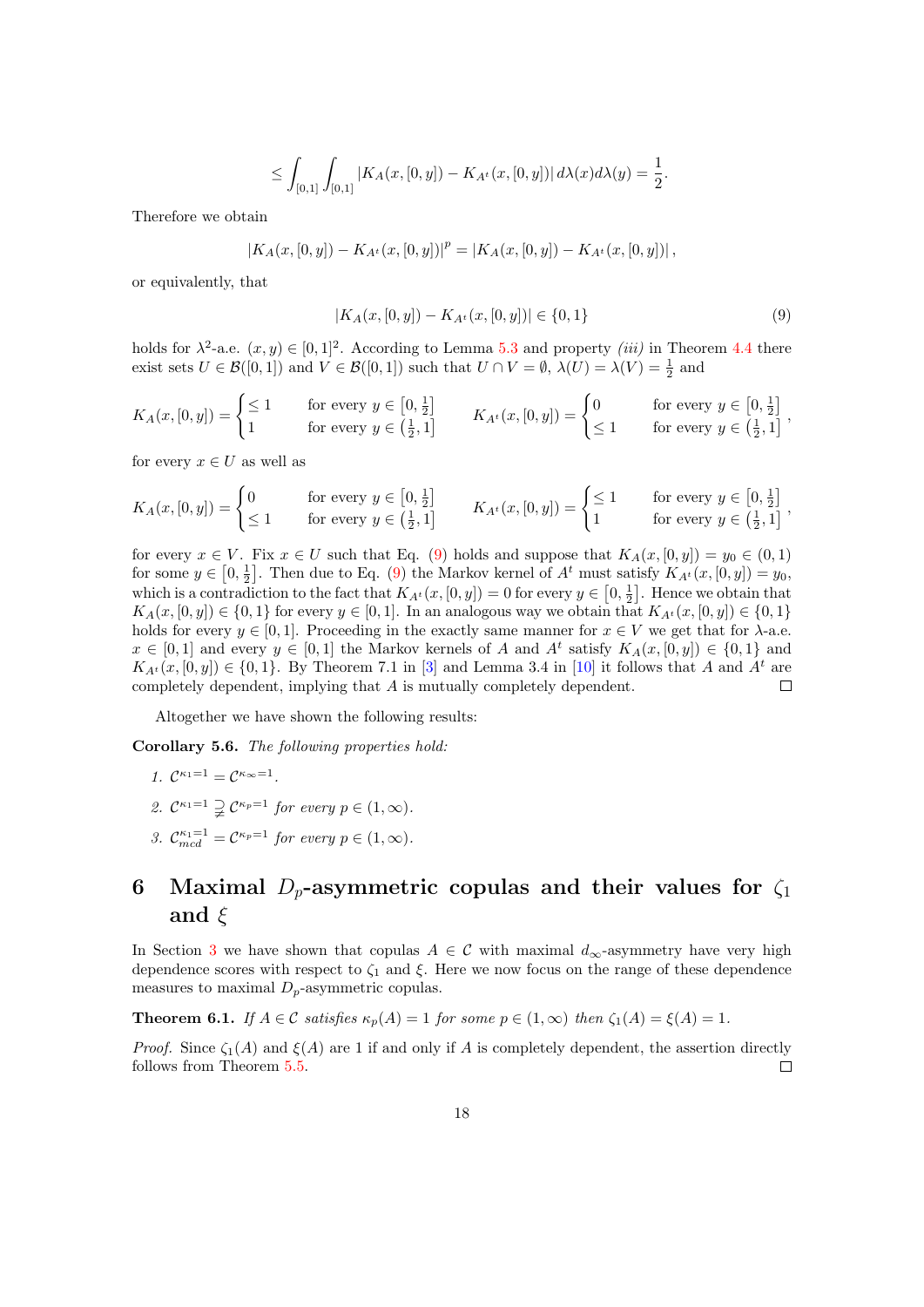For the case  $p = 1$  different values for  $\xi$  and  $\zeta_1$  are possible.

<span id="page-18-0"></span>**Theorem 6.2.** If  $A \in \mathcal{C}$  satisfies  $\kappa_1(A) = 1$  then  $\xi(A) \in \left(\frac{1}{2}, 1\right]$  holds.

*Proof.* Proceeding analogously to the proof of Theorem [4.4](#page-11-0) we obtain  $(A^t * A) \left(\frac{1}{2}, \frac{1}{2}\right) = \frac{1}{2}$  if  $\kappa_1(A) = 1$  (see Appendix [6\)](#page-22-0). Since  $A^t * A$  is a copula, we find copulas  $A_1, A_2 \in \mathcal{C}$  with  $(A^t * A) =$  $\left(\left\langle \frac{i-1}{2}, \frac{i}{2}, A_i \right\rangle \right)_{i \in \{1,2\}} =: \tilde{A}$ . Setting  $C_{\Pi} := \left(\left\langle \frac{i-1}{2}, \frac{i}{2}, \Pi \right\rangle\right)_{i \in \{1,2\}}, \mu_{A^t \ast A} \neq \mu_{C_{\Pi}}$  follows. In fact, according to Theorem [4.4](#page-11-0) there exists a set  $U \in \mathcal{B}([0,1])$  such that  $\lambda \left( U \cap [0, \frac{1}{2}] \right) = \lambda (U \cap [\frac{1}{2}, 1]) = \frac{1}{4}$  and  $0 = \mu_A([0, \frac{1}{2}] \times U) = \int_{[0, \frac{1}{2}]} K_A(x, U) d\lambda(x)$ . Hence, we can find Borel sets  $\Lambda_1 \subseteq [0, \frac{1}{2}]$  $\Lambda_2 \subseteq (\frac{1}{2}, 1]$  such that  $\lambda(\Lambda_1) = \lambda(\Lambda_2) = \frac{1}{2}$  and  $K_A(x, U) = 0$  for all  $x \in \Lambda_1$  and  $K_A(x, U) = 1$  for all  $x \in \Lambda_2$ . The set  $\Lambda_3$  defined by  $[0,1] \setminus (\Lambda_1 \cup \Lambda_2)$  obviously fulfils  $\lambda(\Lambda_3) = 0$ . Hence, we have

$$
\mu_{A^t * A}(U \times U) = \int_U \int_{[0,1]} K_A(s, U) K_{A^t}(x, ds) d\lambda(x)
$$
  
\n
$$
= \int_U K_{A^t}(x, \Lambda_2) d\lambda(x) + \int_U \int_{\Lambda_3} K_A(s, U) K_{A^t}(x, ds) d\lambda(x)
$$
  
\n
$$
\geq \int_U K_{A^t}(x, \Lambda_2) d\lambda(x) = \mu_{A^t}(U \times \Lambda_2) = \mu_A(\Lambda_2 \times U) = \int_{\Lambda_2} K_A(x, U) d\lambda(x)
$$
  
\n
$$
= \int_{\left(\frac{1}{2}, 1\right]} K_A(x, U) d\lambda(x) = \mu_A \left(\left(\frac{1}{2}, 1\right] \times U\right) = \lambda(U) - \mu_A \left(\left[0, \frac{1}{2}\right] \times U\right)
$$
  
\n
$$
= \lambda(U) = \frac{1}{2}.
$$

On the other hand

$$
\mu_{C_{\Pi}}(U \times U) = \int_{U} K_{C_{\Pi}}(x, U) d\lambda(x) = \int_{U \cap [0, \frac{1}{2}]} K_{C_{\Pi}}(x, U) d\lambda(x) + \int_{U \cap (\frac{1}{2}, 1]} K_{C_{\Pi}}(x, U) d\lambda(x)
$$

$$
= \int_{U \cap [0, \frac{1}{2}]} 2\lambda (U \cap [0, \frac{1}{2}]) d\lambda(x) + \int_{U \cap (\frac{1}{2}, 1]} 2\lambda (U \cap (\frac{1}{2}, 1]) d\lambda(x) = \frac{1}{4}
$$

holds, implying  $A_i \neq \Pi$  for  $i = 1, 2$ , hence, considering that according to Lemma [4.3](#page-10-1) we have  $D_2^2(A,\Pi) \ge D_2^2(A^t * A, A^t * \Pi) = D_2^2(A^t * A, \Pi)$  and applying Corollary [3.2](#page-5-0) finally yields

$$
1 \ge \xi(A) \ge \xi(\tilde{A}) = \frac{1}{4}\xi(A_1) + \frac{1}{4}\xi(A_2) + \frac{1}{2} > \frac{1}{2}.
$$

 $\Box$ 

<span id="page-18-1"></span>**Theorem 6.3.** If  $A \in \mathcal{C}$  satisfies  $\kappa_1(A) = 1$ , then  $\zeta_1(A) \in \left[\frac{3}{4}, 1\right]$  holds.

*Proof.* Using the same arguments as in the proof of Theorem [6.2](#page-18-0) we find copulas  $A_1, A_2 \in \mathcal{C}$  such that  $(A^t * A) = (\langle \frac{i-1}{2}, \frac{i}{2}, A_i \rangle)_{i \in \{1,2\}} =: \tilde{A}$  holds. Since  $\tilde{A}$  is an ordinal sum it is clear that the (SI)rearrangement  $\tilde{A}^{\uparrow}$  of  $\tilde{A}$  satisfies  $\tilde{A}^{\uparrow} = \left( \left\langle \frac{i-1}{2}, \frac{i}{2}, A_i^{\uparrow} \right\rangle \right)$  $i∈$ {1,2}</sub> As stochastically increasing copula,  $A_i^{\uparrow}$  fulfills  $A_i^{\uparrow}(x, y) \ge \Pi(x, y)$  for all  $(x, y) \in [0, 1]^2$  and  $i \in \{1, 2\}$ , implying  $\tilde{A}^{\uparrow}(x, y) \ge C_{\Pi}(x, y)$  for every  $(x, y) \in [0, 1]^2$ , whereby  $C_{\Pi}$  is defined as  $C_{\Pi} := (\langle \frac{i-1}{2}, \frac{i}{2}, \Pi \rangle)_{i \in \{1, 2\}}$ . Hence, using Lemma [4.3](#page-10-1) we get

$$
\frac{1}{3} \ge D_1(A,\Pi) \ge D_1(A^t * A, A^t * \Pi) = D_1(A^t * A, \Pi) = D_1(\tilde{A}^\uparrow, \Pi) \ge D_1(C_{\Pi}, \Pi),
$$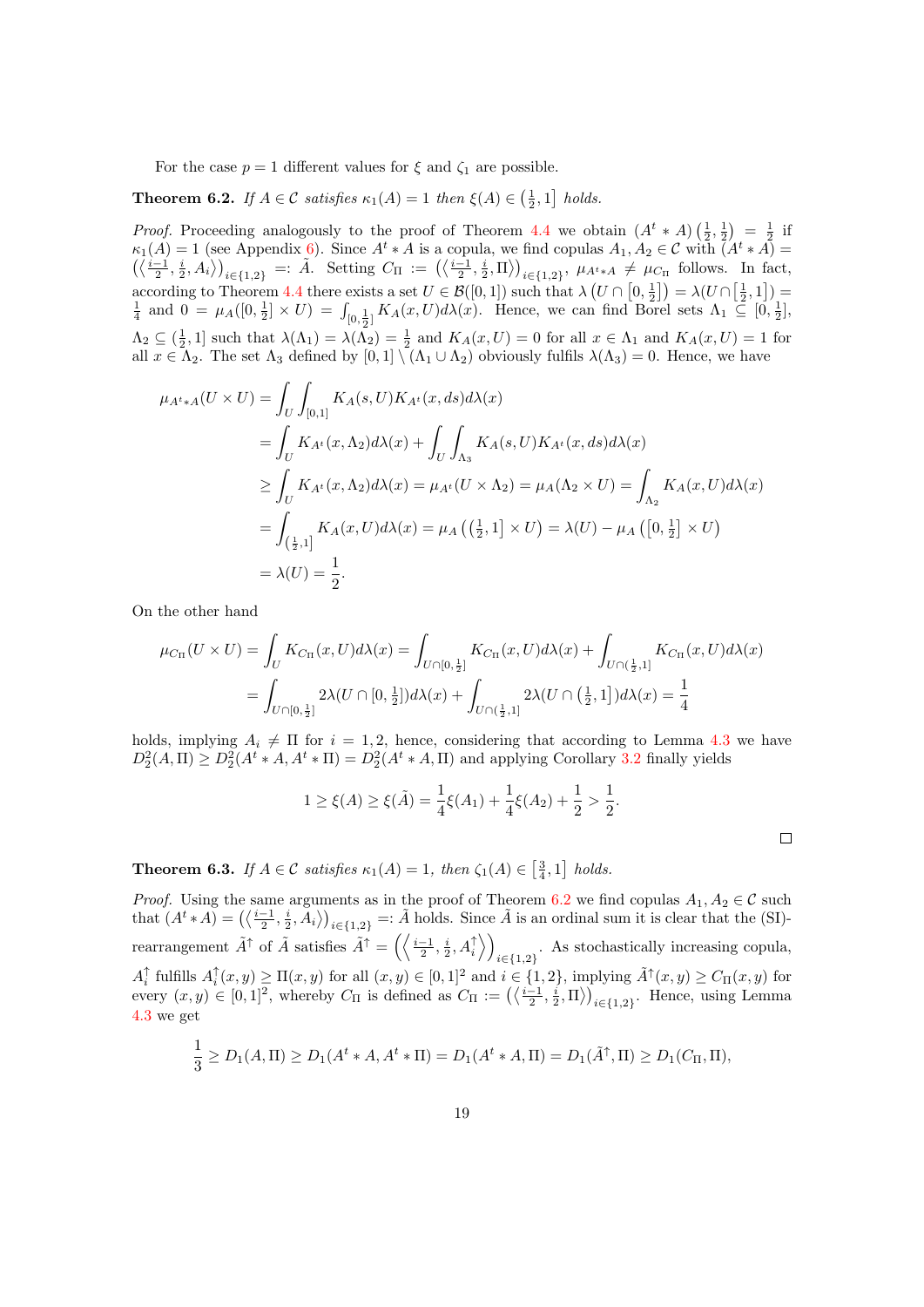whereby we used the fact that  $D_1(A,\Pi)$  is monotone with respect to the pointwise order in  $\mathcal{C}^{\uparrow}$  (see [\[26\]](#page-26-3)). Using Lemma [3.1](#page-4-0) we obtain

$$
\zeta_1(C_{\Pi}) = 3D_1(C_{\Pi}, \Pi)
$$
  
=  $\frac{3}{4} \int_{[0,1]} \int_{[0,1]} |y - \frac{y}{2}| d\lambda(x) d\lambda(y) + \frac{3}{4} \int_{[0,1]} \int_{[0,1]} |y - \frac{1}{2} - \frac{y}{2}| d\lambda(x) d\lambda(y) + \frac{3}{8}$   
=  $\frac{3}{16} + \frac{3}{8} - \frac{3}{16} + \frac{3}{8} = \frac{6}{8} = \frac{3}{4}$ ,

 $\Box$ 

which completes the proof.

The following example demonstrates that it is possible to find copulas  $A \in C^{\kappa_1=1}$  such that  $\zeta_1(A)$  (or  $\xi(A)$ , respectively) is arbitrarily close to the lower bound derived in Theorem [6.2](#page-18-0) and Theorem [6.3.](#page-18-1)

<span id="page-19-0"></span>Example 6.4. Let  $n \in \mathbb{N}$  be a natural number with  $n \geq 3$ , set  $N := 2^n$  and define the sets  $U_N^1, U_N^2, V_N^1, V_N^2 \in \mathcal{B}([0,1])$  by

$$
U_N^1 = \bigcup_{j=1}^{\frac{N}{4}} \left( \frac{2j-2}{N}, \frac{2j-1}{N} \right), \qquad V_N^1 = \bigcup_{j=1}^{\frac{N}{4}} \left( \frac{2j-1}{N}, \frac{2j}{N} \right),
$$
  

$$
U_N^2 = \bigcup_{j=1}^{\frac{N}{4}} \left( \frac{1}{2} + \frac{2j-2}{N}, \frac{1}{2} + \frac{2j-1}{N} \right), V_N^2 = \bigcup_{j=1}^{\frac{N}{4}} \left( \frac{1}{2} + \frac{2j-2}{N}, \frac{1}{2} + \frac{2j-1}{N} \right).
$$

Obviously, we have  $\lambda(U_N^1) = \lambda(U_N^2) = \lambda(V_N^1) = \lambda(V_N^2) = \frac{1}{4}$  and  $\lambda(U_N^1 \cup U_N^2 \cup V_N^1 \cup V_N^2) = 1$ . Letting  $A_N$  denoting the copula corresponding to the uniform distribution on the union of the four sets  $U_N^1 \times V_N^1$ ,  $U_N^2 \times U_N^1$ ,  $V_N^1 \times V_N^2$  and  $V_N^2 \times U_N^2$  (see Figure [5\)](#page-20-0), then by Theorem [4.4](#page-11-0)  $A_N$  has maximal  $D_1$ -asymmetry. As next step we calculate the dependence measure  $\zeta_1(A_N)$ .

Applying Lemma 6.3 in [\[10\]](#page-25-6) and using the fact that for every  $y \in [0, 1]$  the identity of  $K_{A_N}(x_1, [0, y]) =$  $K_{A_N}(x_2,[0,y])$  holds for  $\lambda$ -a.e.  $x_1, x_2 \in X$ , whereby  $X \in \{U_N^1, U_N^2, V_N^1, V_N^2\}$ , we obtain

$$
\frac{\zeta_1(A_N)}{3} = D_1(A_N, \Pi) \le \frac{2}{N} + \frac{1}{N} \sum_{j=1}^N \int_{[0,1]} \left| K_{A_N} \left( x, \left[ 0, \frac{j}{N} \right] \right) - \frac{j}{N} \right| d\lambda(x)
$$

$$
= \frac{2}{N} + \sum_{X \in \{U_N^1, U_N^2, V_N^1, V_N^2\}} \underbrace{\frac{1}{N} \sum_{j=1}^N \int_X \left| K_{A_N} \left( x, \left[ 0, \frac{j}{N} \right] \right) - \frac{j}{N} \right| d\lambda(x)}_{=:m(X)}.
$$

Considering  $X = U_N^1$  and  $x \in U_N^1$ , a version of the Markov kernel  $K_{A_n}(x, [0, \frac{j}{N}])$  is given by

$$
K_{A_N}\left(x,\left[0,\frac{j}{N}\right]\right) = \begin{cases} \frac{2j}{N} & \text{for } j \in \{2,4,\dots,\frac{N}{2}\} \\ \frac{2(j-1)}{N} & \text{for } j \in \{1,3,\dots,\frac{N}{2}-1\} \\ 1 & \text{for } j > \frac{N}{2}, \end{cases}
$$

which yields

$$
m(U_N^1) = \frac{1}{4N} \sum_{j=1}^N \left| K_{A_N} \left( x, \left[ 0, \frac{j}{N} \right] \right) - \frac{j}{N} \right|
$$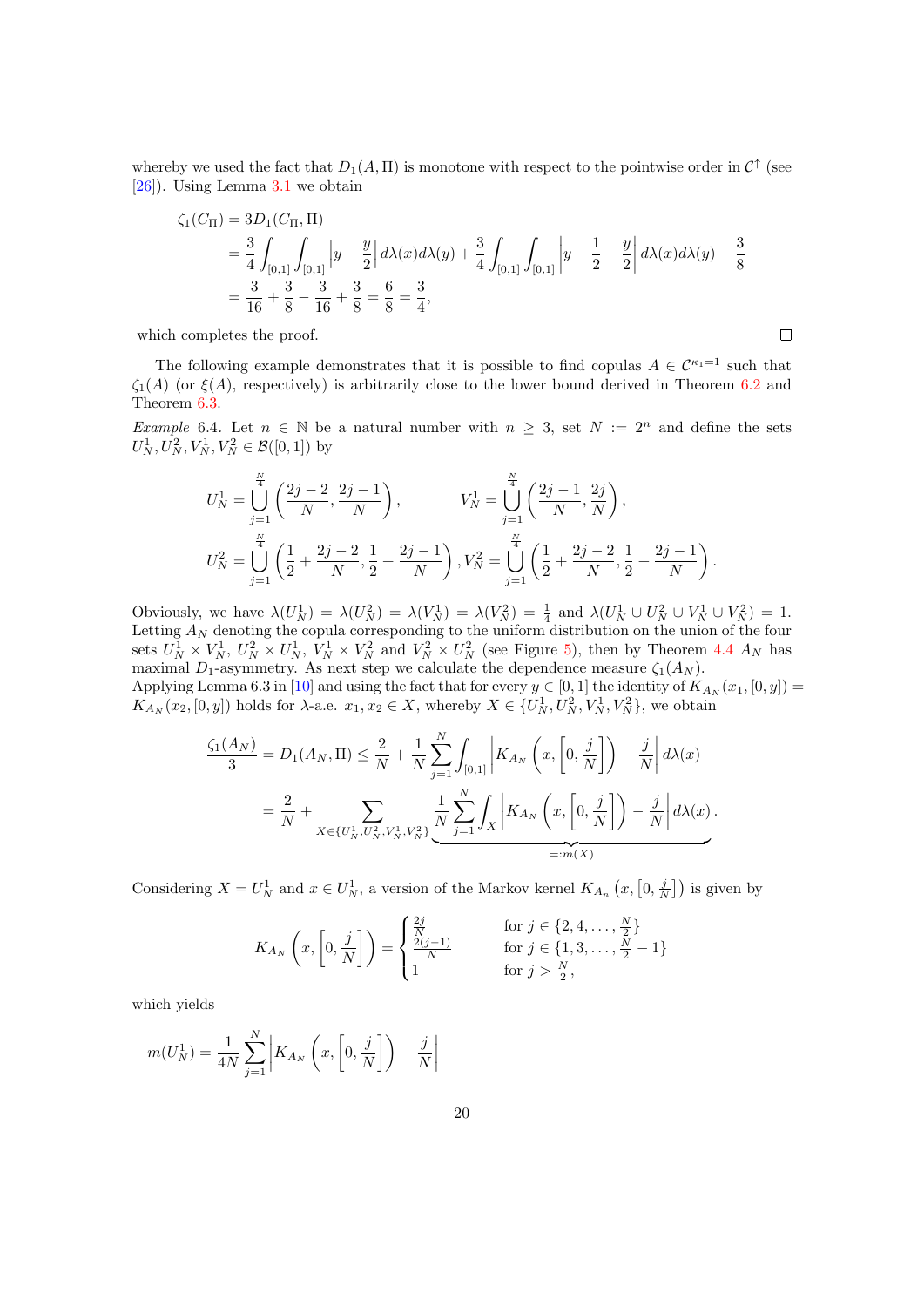$$
= \frac{1}{4N} \left( \sum_{j \in \{2, 4, \dots, N/2\}} \left| \frac{2j}{N} - \frac{j}{N} \right| + \sum_{j \in \{1, 3, \dots, N/2 - 1\}} \left| \frac{2(j-1)}{N} - \frac{j}{N} \right| + \sum_{j = \frac{N}{2} + 1}^{N} \left( 1 - \frac{j}{N} \right) \right)
$$
  

$$
= \frac{1}{4N} \left( \sum_{j=1}^{\frac{N}{4}} \left| \frac{4j}{N} - \frac{2j}{N} \right| + \sum_{j=1}^{\frac{N}{4}} \left| \frac{4(j-1)}{N} - \frac{2j-1}{N} \right| + \sum_{j=1}^{\frac{N}{2}} \left( \frac{1}{2} - \frac{j}{N} \right) \right)
$$
  

$$
= \frac{1}{4N} \left( \frac{N}{4} + \frac{2}{N} - \frac{1}{2} \right) \le \frac{1}{16} + \frac{1}{2N^2}.
$$

In a similar manner we obtain  $m(U_N^2) = \frac{1}{16} + \frac{1}{8N}$ ,  $m(V_N^1) = \frac{1}{16} + \frac{1}{8N}$  and  $m(V_N^2) \le \frac{1}{16} + \frac{1}{2N^2}$ . Together with Theorem [6.3](#page-18-1) it follows that

$$
\frac{3}{4} \le \zeta_1(A_N) \le \frac{3}{4} + \frac{27}{4N} + \frac{3}{N^2},
$$

which shows that for sufficiently large  $N \in \mathbb{N}$  the dependence value  $\zeta_1(A_N)$  is arbitrarily close to  $\frac{3}{4}$ .

Using similar calculations (see Appendix  $6$ ) yields

$$
\frac{1}{2} < \xi(A_N) \le \frac{1}{2} + a_N,
$$

whereby  $\lim_{N\to\infty} a_N = 0$ .

<span id="page-20-1"></span>Remark 6.5. Slightly modifying the construction from Example [6.4](#page-19-0) (which corresponds to copying shrunk versions of the product copula  $\Pi$  in the small squares) we now construct the copula  $B_N$  by copying shrunk versions of M in every square of the 'diagonal' of each of the four sets  $U_N^1 \times V_N^1$ ,  $U_N^2 \times U_N^1$ ,  $V_N^1 \times V_N^2$  and  $V_N^2 \times U_N^2$  as depicted in Figure [5](#page-20-0) (magenta lines). The shuffle  $B_N$  is obviously maximal  $D_1$ -asymmetric and, being completely dependent, fulfills  $\zeta_1(B_N) = 1 = \xi(B_N)$ .



<span id="page-20-0"></span>Figure 5: Density of the copula  $A_N$  (gray) as considered in Example [6.4](#page-19-0) and support of the mutually completely dependent copula  $B<sub>N</sub>$  (magenta) according to Remark [6.5](#page-20-1) for  $N = 8$  (left panel) and  $N = 32$  (right panel).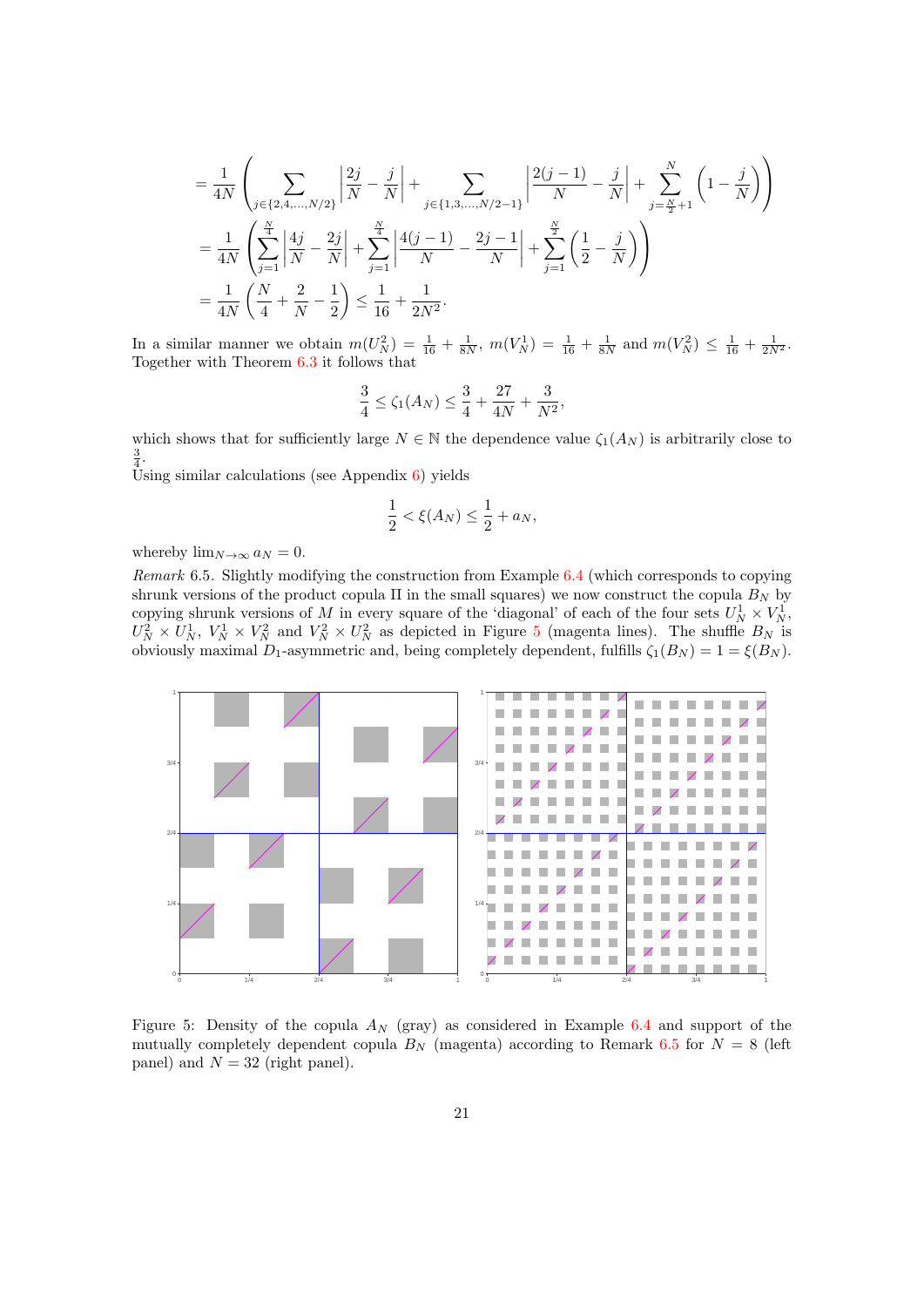Hence, setting  $C_N^{\alpha} := \alpha A_N + (1 - \alpha) B_N$  for every  $\alpha \in [0, 1]$  (with  $A_N$  according to Example [6.4\)](#page-19-0) obviously yields a maximal  $D_1$ -asymmetric copula  $C_N^{\alpha}$ . Due to the fact that  $\zeta_1(C_N^{\alpha})$  and  $\xi(C_N^{\alpha})$  is continuous in  $\alpha$  the intermediate value theorem implies that that for every  $s \in [\zeta_1(A_N), 1]$  we can find a copula  $C_N^{\alpha}$  with  $\zeta_1(C_N^{\alpha})=s$  and the same result holds for  $\zeta_1$  replaced by  $\xi$ . In other words, each point in the intervals mentioned in Theorem [6.2](#page-18-0) and Theorem [6.3](#page-18-1) is attained.

Remark 6.6. We have neither been able to find a copula  $A \in C^{\kappa_1=1}$  fulfilling  $\zeta_1(A) = \frac{3}{4}$ , nor to prove that such a copula does not exist.

#### Acknowledgements

The authors gratefully acknowledge the support of the WISS 2025 project 'IDA-lab Salzburg' (20204-WISS/225/197-2019 and 20102-F1901166-KZP)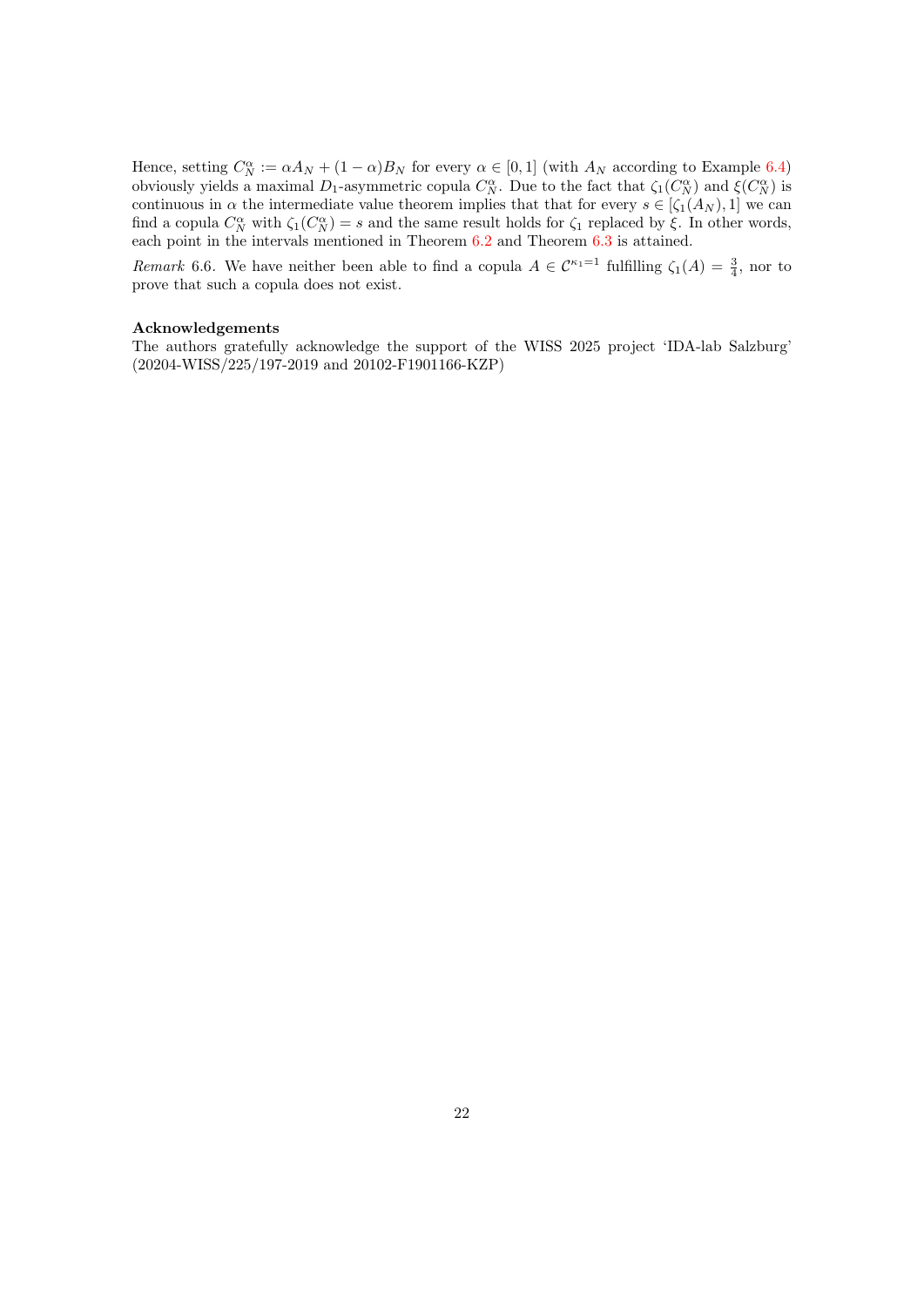# <span id="page-22-0"></span>Appendix

Calculations for the proof of Theorem [3.5:](#page-7-0)

To calculate  $\zeta_1(C_{\Pi})$  we apply Lemma [3.1](#page-4-0) and obtain

$$
\zeta_1(C_{\Pi}) = 3D_1(C_{\Pi}, \Pi) = \frac{1}{3} \int_0^1 \int_0^1 \left| y - \frac{y}{3} \right| d\lambda(x) d\lambda(y) + \frac{1}{3} \int_0^1 \int_0^1 \left| y - \frac{1}{3} - \frac{y}{3} \right| d\lambda(x) d\lambda(y) +
$$

$$
+ \frac{1}{3} \int_0^1 \int_0^1 \left| y - \frac{2}{3} - \frac{y}{3} \right| d\lambda(x) d\lambda(y) + \frac{10}{18}
$$

$$
= \frac{1}{3} \int_{[0,1]} \frac{2y}{3} d\lambda(y) + \frac{1}{3} \int_{[0,1]} \left| \frac{2y - 1}{3} \right| d\lambda(y) + \frac{1}{3} \int_{[0,1]} \frac{2 - 2y}{3} d\lambda(y) + \frac{10}{18}
$$

$$
= \frac{2}{18} + \frac{1}{18} + \frac{2}{18} + \frac{10}{18} = \frac{15}{18} = \frac{5}{6}.
$$

Let  $A_s$  be the ordinal sum of  $C_s$ , i.e.,  $A_s := (\langle \frac{k-1}{3}, \frac{k}{3}, C_s \rangle)_{k \in \{1,2,3\}}$ , whereby  $C_s$  is the ordinal sum considered in Example [3.3.](#page-6-1) Then for the integrals considered in Lemma [3.1](#page-4-0) we obtain for  $s \in [0, \frac{1}{3}]$ 

$$
I_{1} = \int_{[0,1]} \int_{[0,1]} |y - ys| dx dy = \frac{1 - s}{2}
$$
  
\n
$$
I_{2} = \int_{[0,1]} \int_{[0,1]} |1_{[0,y]}(x) - (s + y(\frac{1}{3} - s))| dx dy
$$
  
\n
$$
= \int_{[0,1]} y(1 - (s + y(\frac{1}{3} - s))) dy + \int_{[0,1]} (1 - y)(s + y(\frac{1}{3} - s)) dy
$$
  
\n
$$
= \frac{1}{18}(7 - 3s) + \frac{1}{18}(6s + 1) = \frac{1}{18}(3s + 8)
$$
  
\n
$$
I_{3} = \int_{[0,1]} \int_{[0,1]} |y - (\frac{1}{3} + sy)| = \frac{9s^{2} - 12s + 5}{18 - 18s}
$$
  
\n
$$
I_{4} = \int_{[0,1]} \int_{[0,1]} |1_{[0,y]}(x) - (\frac{1}{3} + s + y(\frac{1}{3} - s))| dx dy = \frac{1}{18}(4 - 3s) + \frac{1}{18}(6s + 4) = \frac{1}{18}(3s + 8)
$$
  
\n
$$
I_{5} = \int_{[0,1]} \int_{[0,1]} |y - (\frac{2}{3} + sy)| = \frac{9s^{2} - 6s + 5}{18 - 18s}
$$
  
\n
$$
I_{6} = \int_{[0,1]} \int_{[0,1]} |1_{[0,y]}(x) - (\frac{2}{3} + s + y(\frac{1}{3} - s))| dx dy = \frac{1}{18}(1 - 3s) + \frac{1}{18}(6s + 7) = \frac{1}{18}(3s + 8).
$$

Applying Lemma [3.1](#page-4-0) again we get

$$
D_1(A_s, \Pi) = s^2 I_1 + \left(\frac{1}{3} - s\right)^2 I_2 + s^2 I_3 + \left(\frac{1}{3} - s\right)^2 I_4 + s^2 I_5 + \left(\frac{1}{3} - s\right)^2 I_6 + \frac{5}{54} (2 + 9s - 27s^2)
$$
  
=  $\frac{9s^4 - 4s^2 - 3s + 3}{9 - 9s} \in \left[\frac{5}{18}, \frac{1}{3}\right]$ 

for  $s \in [0, \frac{1}{3}]$ . Since  $f(s) := D_1(A_s, \Pi)$  is a continuous and decreasing function on  $s \in [0, \frac{1}{3}]$  and  $f(0) = \frac{1}{3}$  and  $f(\frac{1}{3}) = \frac{5}{18}$ , we have shown that  $\zeta_1(A_s)$  attains every value in  $\left[\frac{5}{6}, 1\right]$ .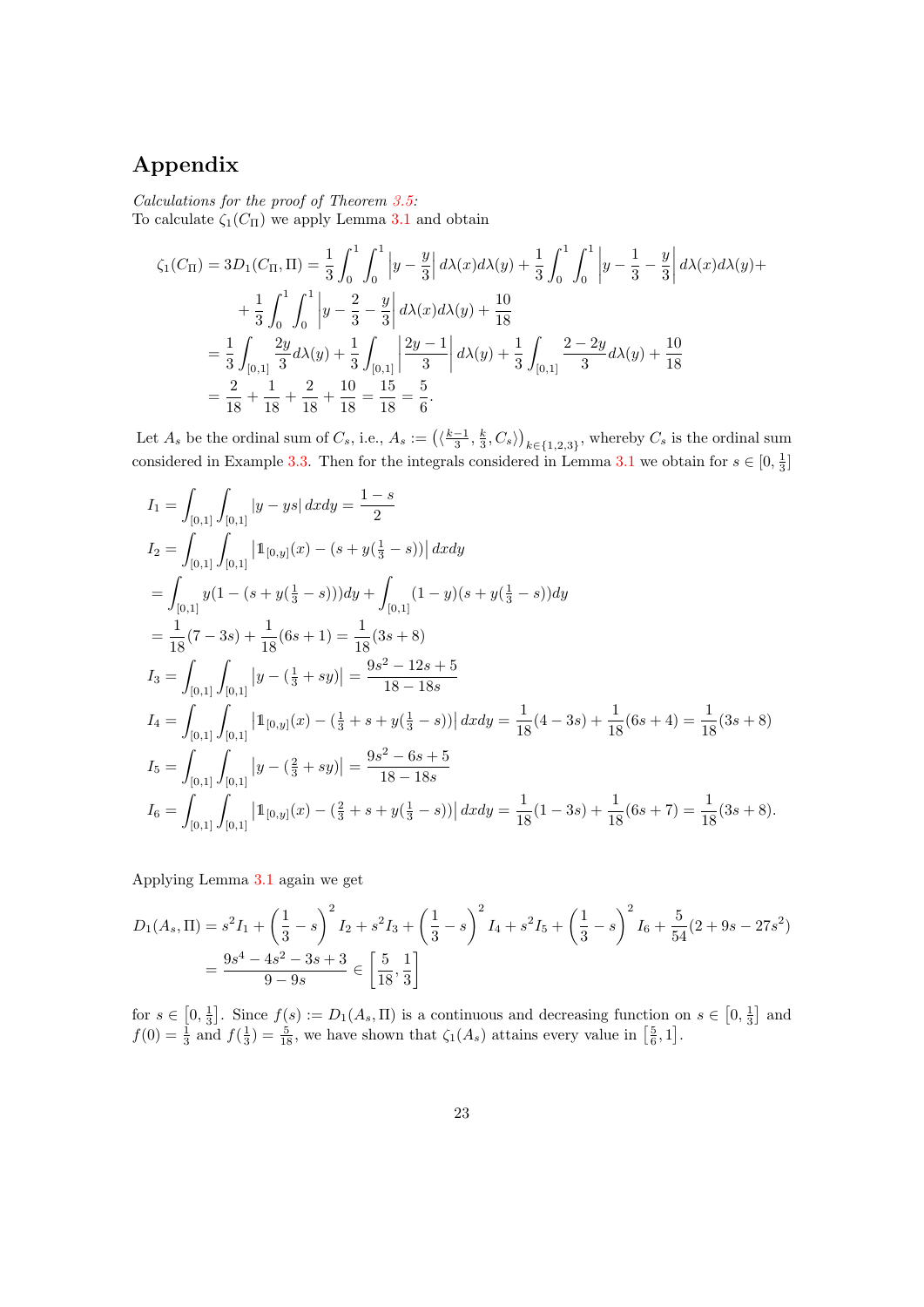Calculations for Example  $5.4$ : Partitioning the integration area and using the fact that (a version of) the Markov kernel of A and  $A^t$  does not depend on the choice of the point  $x \in \left(\frac{i-1}{4}, \frac{i}{4}\right)$ we obtain

$$
D_p^p(A, A^t) = \int_{[0,1]} \int_{[0,1]} |K_A(x, [0, y]) - K_{A^t}(x, [0, y])|^p d\lambda(x) d\lambda(y)
$$
  
\n
$$
= \frac{2}{4} \left( \int_{\left[\frac{1}{4}, \frac{2}{4}\right]} (4y - 1)^p d\lambda(y) + \int_{\left[\frac{2}{4}, \frac{3}{4}\right]} 1 d\lambda(y) + \int_{\left[\frac{3}{4}, \frac{4}{4}\right]} (1 - 4y + 3)^p d\lambda(y) \right)
$$
  
\n
$$
+ \frac{2}{4} \left( \int_{\left[\frac{0}{4}, \frac{1}{4}\right]} (4y)^p d\lambda(y) + \int_{\left[\frac{1}{4}, \frac{2}{4}\right]} 1 d\lambda(y) + \int_{\left[\frac{2}{4}, \frac{3}{4}\right]} (1 - 4y + 2)^p d\lambda(y) \right)
$$
  
\n
$$
= \int_{\left[0, \frac{1}{4}\right]} (4x)^p d\lambda(x) + \frac{1}{4} + \int_{\left[0, \frac{1}{4}\right]} (4x)^p d\lambda(x)
$$
  
\n
$$
= \frac{1}{4} + 2 \int_{\left[0, \frac{1}{4}\right]} (4x)^p d\lambda(x).
$$

*Calculations for the proof of Theorem [6.2:](#page-18-0)* To show that  $A^t * A(\frac{1}{2}, \frac{1}{2}) = \frac{1}{2}$  follows from  $\kappa_1(A) = 1$ we can proceed as follows: According to Theorem [4.4](#page-11-0) property  $(iii)$  and using disintegration there exists a Borel set  $U \in \mathcal{B}([0,1])$  with  $\lambda(U) = \frac{1}{2}$  and  $K_A(x,[0,\frac{1}{2}]) = 1$  as well as  $K_{A^t}(x,[0,\frac{1}{2}]) = 0$ for every  $x \in U$ . Using disintegration and Eq. [\(2\)](#page-2-0) again yields the existence of a Borel set  $\bar{V} \subseteq U^c$ with  $\lambda(V) = \frac{1}{2}$  and  $K_A(x, [0, \frac{1}{2}]) = 0$  and  $K_{A^t}(x, [0, \frac{1}{2}]) = 1$  for every  $x \in V$ . Set  $\tilde{V} := U^c \setminus V$ , then applying Lemma [2.2](#page-4-1) yields

$$
A^{t} * A\left(\frac{1}{2}, \frac{1}{2}\right) = \mu_{A^{t} * A}\left(\left[0, \frac{1}{2}\right] \times \left[0, \frac{1}{2}\right]\right) = \int_{\left[0, \frac{1}{2}\right]} \int_{\left[0, 1\right]} K_{A}\left(s, \left[0, \frac{1}{2}\right]\right) K_{A^{t}}(x, ds) d\lambda(x)
$$
  
\n
$$
\leq \int_{\left[0, \frac{1}{2}\right]} \int_{U} 1 K_{A^{t}}(x, ds) d\lambda(x) + \int_{\left[0, \frac{1}{2}\right]} \int_{\tilde{V}} 1 K_{A^{t}}(x, ds) d\lambda(x)
$$
  
\n
$$
= \mu_{A^{t}}\left(\left[0, \frac{1}{2}\right] \times U\right) + \mu_{A^{t}}\left(\left[0, \frac{1}{2}\right] \times \tilde{V}\right) \leq \mu_{A}\left(U \times \left[0, \frac{1}{2}\right]\right) + \lambda(\tilde{V}) = \frac{1}{2},
$$

as well as

$$
\mu_{A^t * A} ([0, \frac{1}{2}] \times [0, \frac{1}{2}]) = \int_{[0, \frac{1}{2}]} \left( \int_U 1 K_{A^t}(x, ds) + \int_V 0 K_{A^t}(x, ds) + \int_{\tilde{V}} K_A (s, [0, \frac{1}{2}]) K_{A^t}(x, ds) \right) d\lambda(x)
$$
  

$$
\geq \int_{[0, \frac{1}{2}]} K_{A^t}(x, U) d\lambda(x) = \mu_{A^t} ([0, \frac{1}{2}] \times U) = \mu_A (U \times [0, \frac{1}{2}]) = \frac{1}{2}.
$$

Altogether we have shown  $A^t * A(\frac{1}{2}, \frac{1}{2}) = \frac{1}{2}$ .

Additional calculations for Example  $6.4$ : First of all we derive a result similar to that of Lemma 6.3 in [\[10\]](#page-25-6) for  $D_2^2(A,\Pi)$ . Using Eq. [\(2\)](#page-2-0) we obtain

$$
\left| \int_{[0,1]} \int_{[0,1]} K_A(x,[0,y])^2 d\lambda(x) d\lambda(y) - \int_{[0,1]} \frac{1}{n} \sum_{i=1}^n K_A(x,[0,\frac{i}{n}])^2 d\lambda(x) \right|
$$
  

$$
\leq \sum_{i=1}^n \int_{[0,1]} \int_{\left[\frac{i-1}{n},\frac{i}{n}\right]} |K_A(x,[0,y])^2 - K_A(x,[0,\frac{i}{n}])^2 |d\lambda(y)d\lambda(x)
$$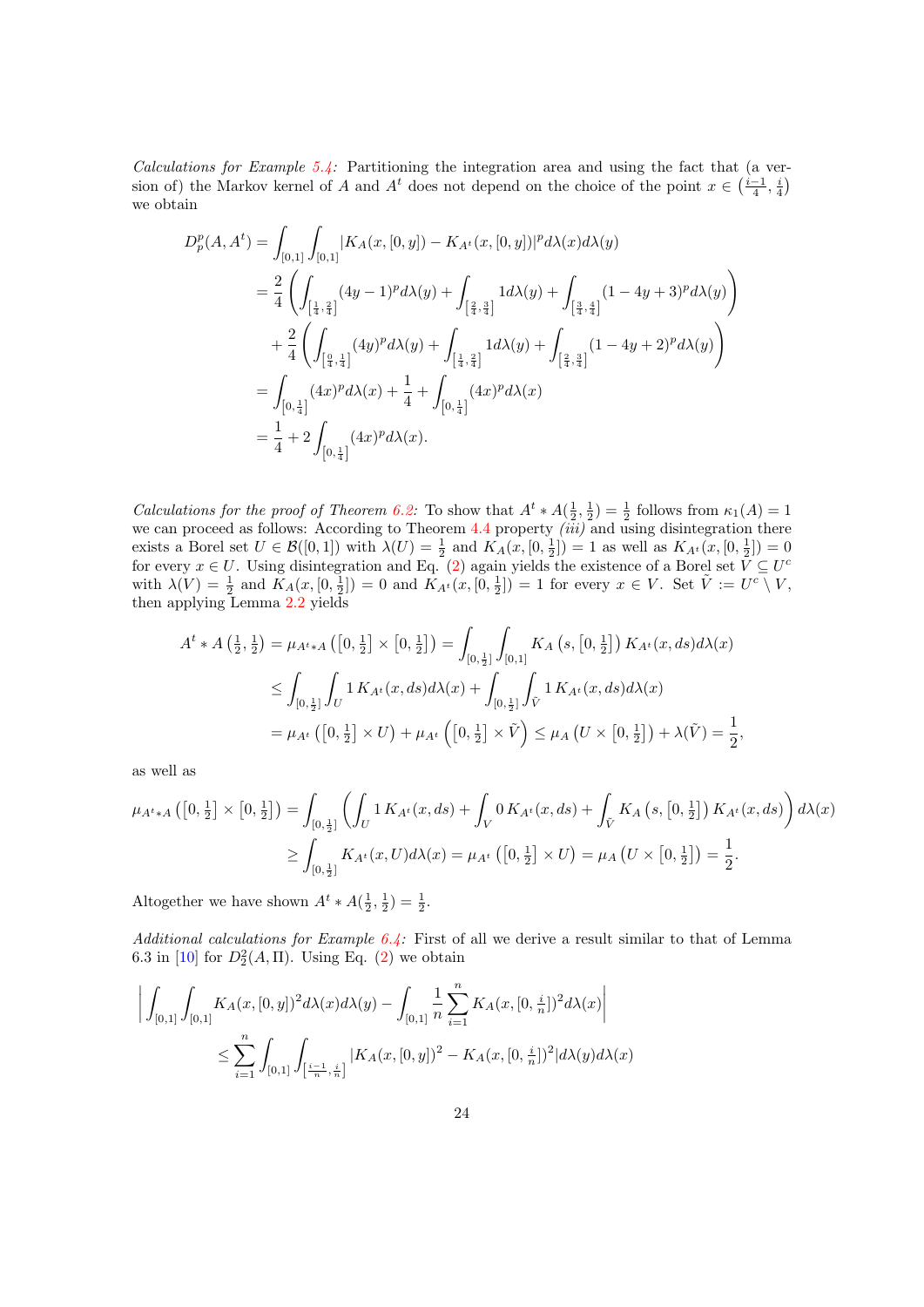$$
\leq \frac{1}{n} \sum_{i=1}^{n} \int_{[0,1]} K_A(x, [0, \frac{i}{n}])^2 - K_A(x, [0, \frac{i-1}{n}])^2 d\lambda(x)
$$
  
=  $\frac{1}{n} \sum_{i=1}^{n} \int_{[0,1]} \left( K_A(x, [0, \frac{i}{n}]) - K_A(x, [0, \frac{i-1}{n}]) \right) \left( K_A(x, [0, \frac{i}{n}]) + K_A(x, [0, \frac{i-1}{n}]) \right) d\lambda(x)$   
 $\leq \frac{2}{n} \sum_{i=1}^{n} \int_{[0,1]} K_A(x, (\frac{i-1}{n}, \frac{i}{n}]) d\lambda(x) = \frac{2}{n} \sum_{i=1}^{n} \lambda \left( \left( \frac{i-1}{n}, \frac{i}{n} \right) \right) = \frac{2}{n}.$ 

Proceeding analogously to Example [6.4](#page-19-0) and applying the previous inequality yields

$$
\frac{\xi(A_N) + 2}{6} = \frac{6D_2^2(A_N, \Pi) + 2}{6} = D_2^2(A_N, \Pi) + \frac{1}{3} = \int_{[0,1]} \int_{[0,1]} K_{A_N}(x, [0, y])^2 d\lambda(x) d\lambda(y) - \frac{1}{3} + \frac{1}{3}
$$

$$
= \int_{[0,1]} \int_{[0,1]} K_{A_N}(x, [0, y])^2 d\lambda(x) d\lambda(y) \le \frac{2}{N} + \frac{1}{N} \sum_{j=1}^N \int_{[0,1]} K_{A_N}\left(x, \left[0, \frac{j}{N}\right]\right)^2 d\lambda(x)
$$

$$
= \frac{2}{N} + \sum_{X \in \{U_N^1, U_N^2, V_N^1, V_N^2\}} \underbrace{\frac{1}{N} \sum_{j=1}^N \int_X K_{A_N}\left(x, \left[0, \frac{j}{N}\right]\right)^2 d\lambda(x)}_{=:m(X)}.
$$

Considering  $X = U_N^1$  and  $x \in U_N^1$  we obtain

$$
m(U_N^1) = \frac{1}{4N} \sum_{j=1}^N K_{A_N} \left( x, \left[ 0, \frac{j}{N} \right] \right)^2 = \frac{1}{4N} \left( \sum_{j=1}^{\frac{N}{4}} \left( \frac{4j}{N} \right)^2 + \sum_{j=1}^{\frac{N}{4}} \left( \frac{4(j-1)}{N} \right)^2 + \frac{N}{2} \right)
$$
  
=  $\frac{1}{4N} \left( \frac{(N+2)(N+4)}{12N} + \frac{N^2 - 6N + 8}{12N} + \frac{N}{2} \right) = \frac{1}{6} + \frac{1}{3N^2}.$ 

In an analogous manner we get

$$
m(U_N^2) = \frac{1}{24} + \frac{1}{4N} + \frac{1}{3N^2}, \ m(V_N^1) = \frac{1}{24} + \frac{1}{3N^2}, \ m(V_N^2) = \frac{1}{6} + \frac{1}{4N} + \frac{1}{3N^2},
$$

which altogether yields  $\frac{1}{2} < \xi(A_N) \leq \frac{1}{2} + \frac{15}{N} + \frac{8}{N^2}$ .

#### References

- <span id="page-24-3"></span>[1] M. Azadkia and S. Chatterjee. A simple measure of conditional dependence. The Annals of Statistics, 49(6):3070 – 3102, 2021.
- <span id="page-24-2"></span>[2] S. Chatterjee. A new coefficient of correlation. Journal of the American Statistical Association, 116(536):2009–2022, 2021.
- <span id="page-24-0"></span>[3] W. F. Darsow, B. Nguyen, and E. T. Olsen. Copulas and markov processes. Illinois Journal of Mathematics, 36(4):600 – 642, 1992.
- <span id="page-24-1"></span>[4] H. Dette, K. F. Siburg, and P. A. Stoimenov. A copula-based non-parametric measure of regression dependence. Scandinavian Journal of Statistics, 40(1):21–41, 2013.
- <span id="page-24-4"></span>[5] F. Durante, P. Sarkoci, and C. Sempi. Shuffles of copulas. Journal of Mathematical Analysis and Applications, 352(2):914–921, 2009.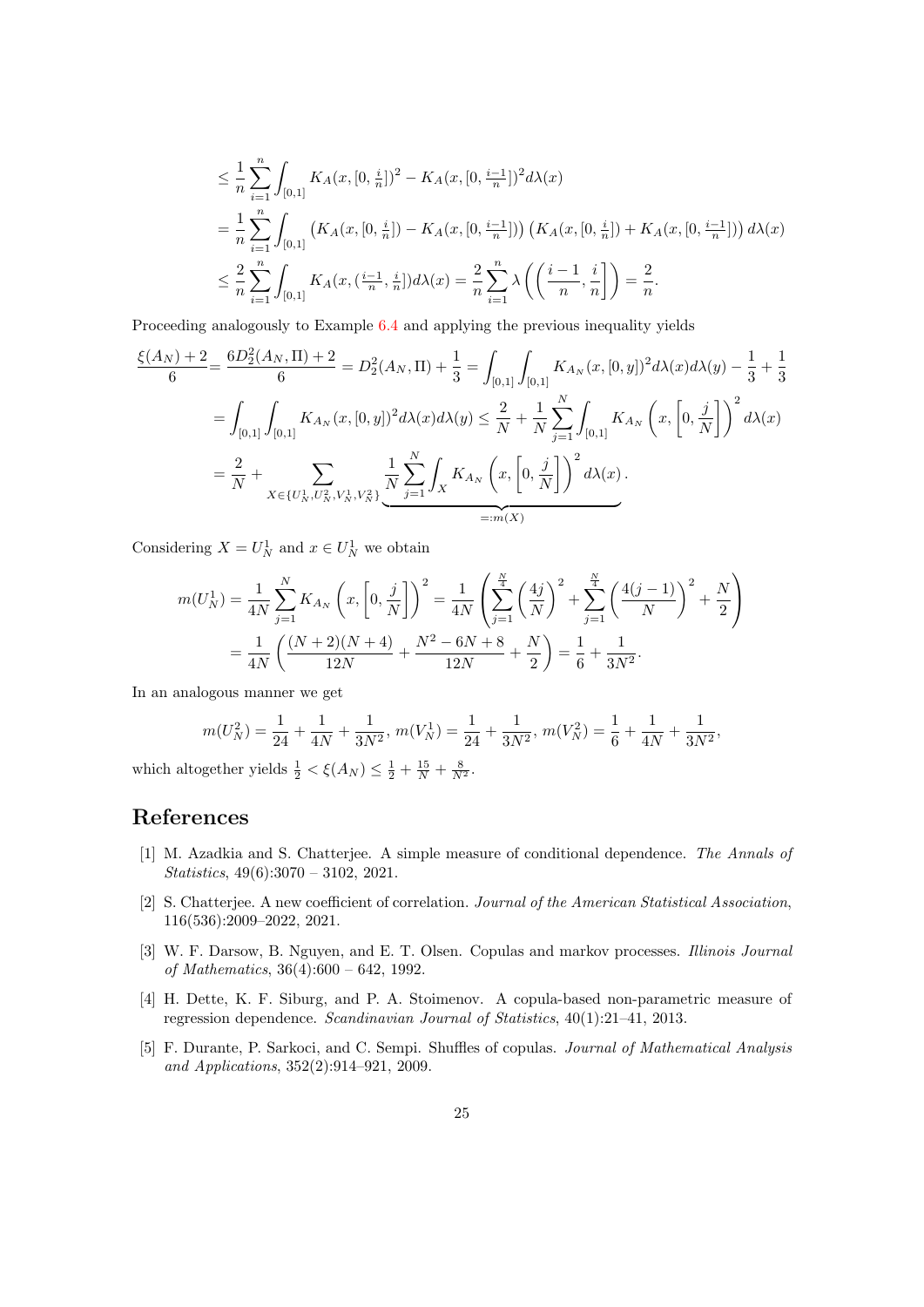- <span id="page-25-8"></span>[6] F. Durante and C. Sempi. Principles of copula theory. CRC Press, Hoboken, NJ, 2015.
- <span id="page-25-14"></span>[7] J. Fernández-Sánchez and W. Trutschnig. Conditioning-based metrics on the space of multivariate copulas and their interrelation with uniform and levelwise convergence and iterated function systems. Journal of Theoretical Probability, 28:1311–1336, 11 2015.
- <span id="page-25-0"></span>[8] J. Galambos. Exchangeability. John Wiley & Sons, Ltd, 2014.
- <span id="page-25-15"></span>[9] F. Griessenberger, J. Fernández Sánchez, and W. Trutschnig. Some properties of double shuffles of bivariate copulas and (extreme) copulas invariant with respect to luroth double shuffles. Fuzzy Sets and Systems, 428:102–120, 2022.
- <span id="page-25-6"></span>[10] F. Griessenberger, R. R. Junker, and W. Trutschnig. On a multivariate copula-based dependence measure and its estimation. Electronic Journal of Statistics,  $16(1):2206 - 2251$ , 2022.
- <span id="page-25-5"></span>[11] R. R. Junker, F. Griessenberger, and W. Trutschnig. Estimating scale-invariant directed dependence of bivariate distributions. Computational Statistics  $\mathcal{B}$  Data Analysis, 153:107058, 2021.
- <span id="page-25-10"></span>[12] O. Kallenberg. Foundations of modern probability. Probability and its Applications (New York). Springer-Verlag, New York, second edition, 2002.
- <span id="page-25-4"></span>[13] N. Kamnitui, J. Fernández-Sánchez, and W. Trutschnig. Maximum asymmetry of copulas revisited. Dependence Modeling, 6(1):47–62, 2018.
- <span id="page-25-7"></span>[14] T. M. Kasper, S. Fuchs, and W. Trutschnig. On weak conditional convergence of bivariate Archimedean and extreme value copulas, and consequences to nonparametric estimation. Bernoulli, 27(4):2217 – 2240, 2021.
- <span id="page-25-2"></span>[15] E. P. Klement and R. Mesiar. How non-symmetric can a copula be? Commentationes Mathematicae Universitatis Carolinae, 47, 01 2006.
- <span id="page-25-11"></span>[16] A. Klenke. Wahrscheinlichkeitstheorie. Springer-Lehrbuch Masterclass Series. Springer, Berlin Heidelberg, 2008.
- <span id="page-25-3"></span>[17] D. Kokol Bukovšek, T. Košir, B. Mojškerc, and M. Omladič. Relation between nonexchangeability and measures of concordance of copulas. Journal of Mathematical Analysis and Applications, 487(1):123951, 2020.
- <span id="page-25-12"></span>[18] P. Mikusinski and M. D. Taylor. Markov operators and n-copulas. Annales Polonici Mathematici, 96:75–95, 2009.
- <span id="page-25-13"></span>[19] P. Mikusiński and M. Taylor. Some approximations of n-copulas. *Metrika*, 72:385–414, 11 2010.
- <span id="page-25-16"></span>[20] T. Mroz, J. F. S´anchez, S. Fuchs, and W. Trutschnig. On distributions with fixed marginals maximizing the joint or the prior default probability, estimation, and related results. arXiv:1602.05807v2, 2021.
- <span id="page-25-1"></span>[21] R. Nelsen. Extremes of nonexchangeability. Statistical Papers, 48:329–336, 2007.
- <span id="page-25-9"></span>[22] R. B. Nelsen. An Introduction to Copulas (Springer Series in Statistics). Springer-Verlag, Berlin, Heidelberg, 2006.